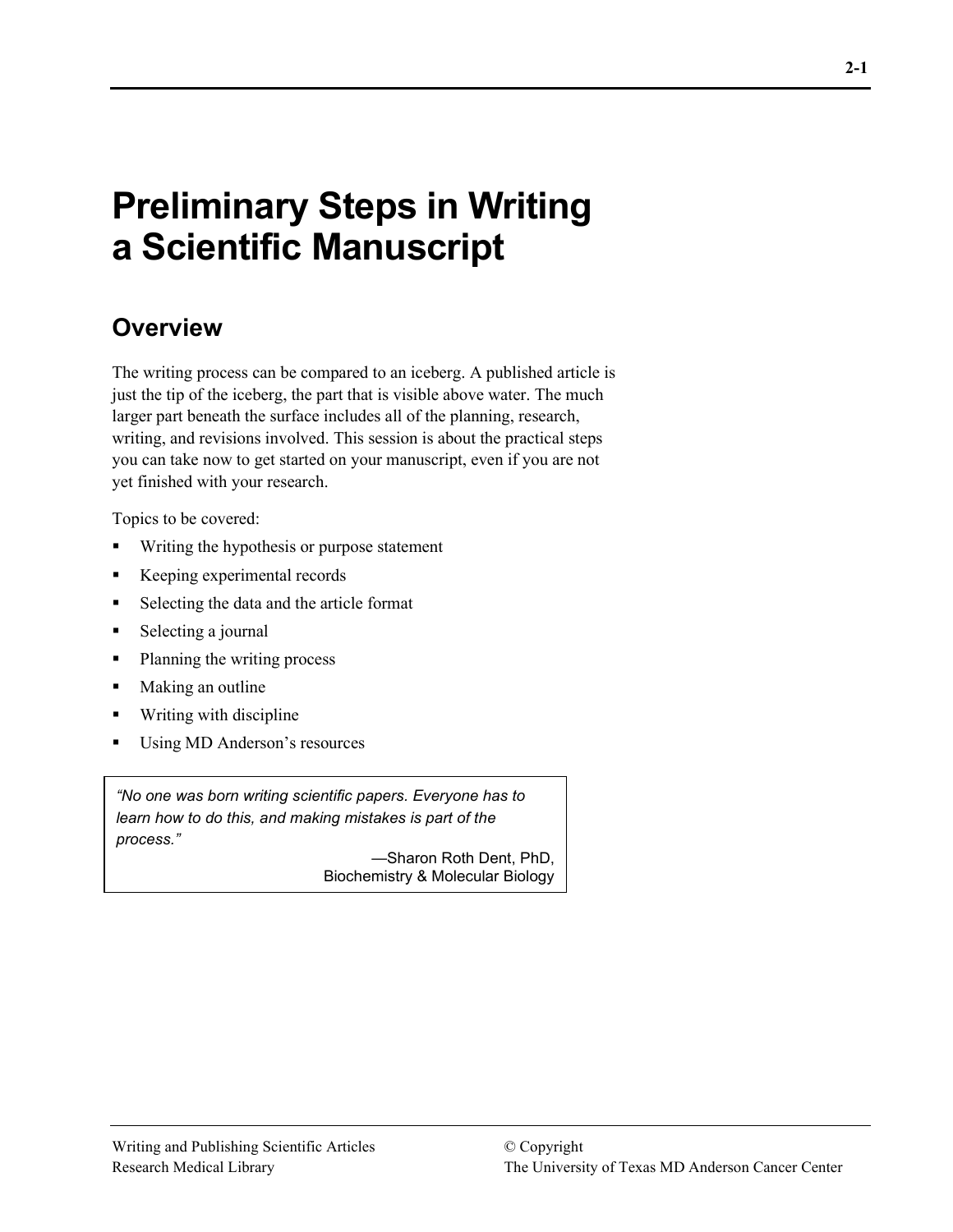## **Writing the Hypothesis or Purpose Statement**

Every scientific paper should include a statement that clearly explains why the study is being undertaken. Sometimes this statement is in the form of a **hypothesis statement** and sometimes in the form of a **purpose statement**. Good hypothesis and purpose statements establish the important link between a study's gap in knowledge and its conclusion.

### **Hypothesis Statements**

A hypothesis is a scientific hunch, an educated guess, a testable prediction. A hypothesis-driven study and the article written about it are based on the central hypothesis of the research:

> We hypothesized that collagen XVIII expression correlates with serum endostatin levels in patients with non–small-cell lung cancer.

The objective of a research study is to test the hypothesis, to see whether the hunch is accurate:

> The study will test whether collagen XVIII expression correlates with serum endostatin levels in patients with non–small-cell lung cancer.

The data from the study either support the hypothesis or contradict it. In other words, the data reveal whether the hypothesis is valid or invalid.

Note that in a typical hypothesis statement with 2 verbs, the first verb (for example, **hypothesized** or **investigated)** is in the **past tense,** and the second verb is in the *present tense.* Also, the statement is phrased in the first person, using we or our.

> We **hypothesized** that collagen XVIII expression *correlates* with serum endostatin levels in patients with non–small-cell lung cancer.

Some studies have 1 central hypothesis plus 1 or more subhypotheses:

We hypothesized that the use of erythromycin is associated with the risk of sudden death from cardiac causes and that this risk increases with the concurrent use of strong inhibitors of CYP3A.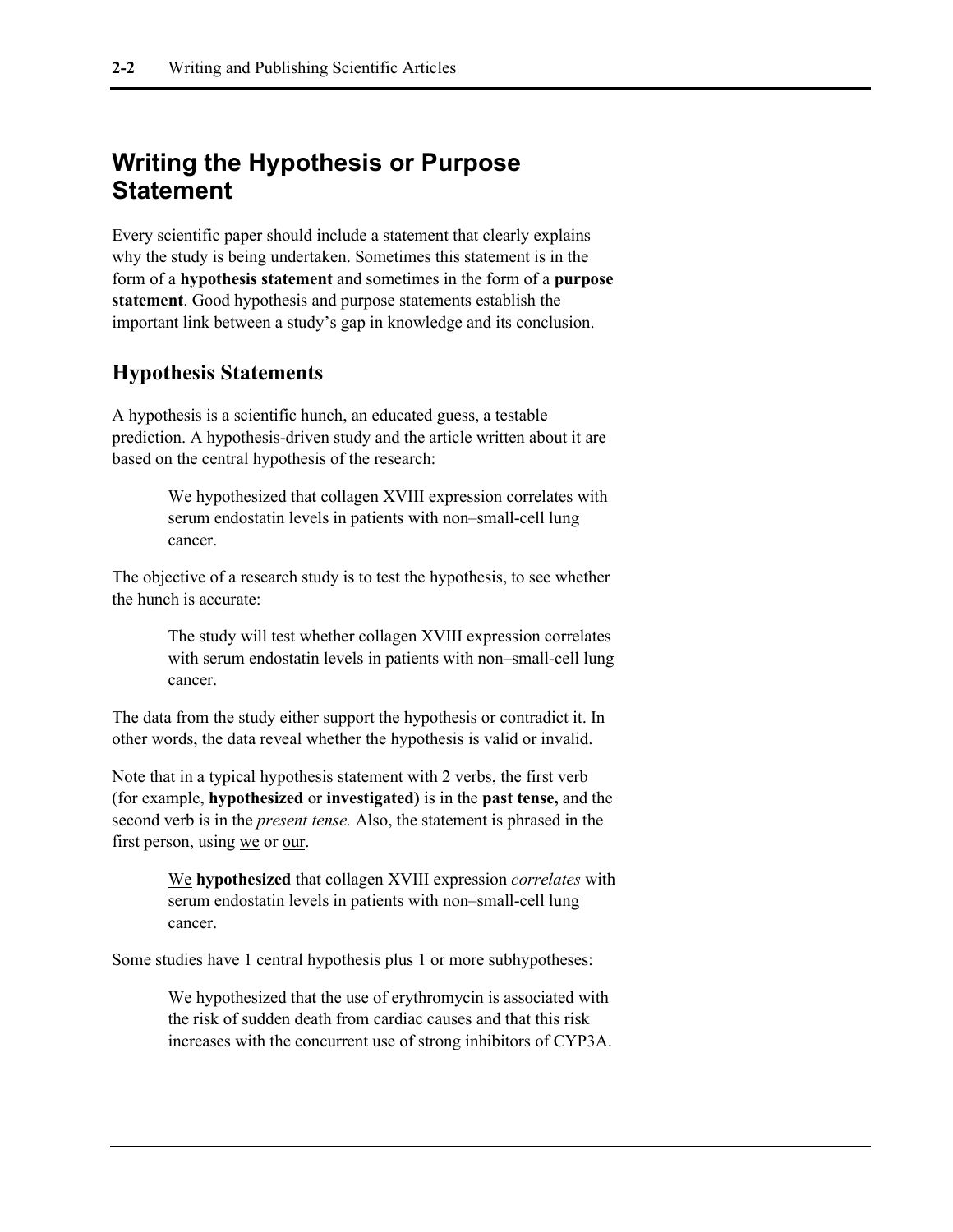#### **Purpose Statements**

A **purpose-driven study** is usually conducted to gather more information about a topic—for example, to characterize a rare disease, to determine the pharmacokinetic properties of an agent, to determine the genetic profile of an organism or tumor, or to describe a novel technique:

> We studied the systemic absorption and tissue distribution of indole-3-carbinol after oral administration to mice.

The purpose statement is based on the need for the study. Studies without a clear hypothesis statement must have a critical need for the information being sought:

> Studies in mice and cultured cells have shown that restoration of RECK expression inhibits tumor invasion, metastasis, and angiogenesis. *However, the clinical relevance of these findings remains to be fully documented.* Here we examined the expression of RECK and 1 of its targets, MMP-9, in colorectal cancer tissue.

A purpose-driven study is often 1 that is performed early in a larger project, before the researcher has enough information to form a strong hypothesis:

> The purpose of this study was to develop a cross-species genetic screen to identify negative regulators of Cdc42p in *Schizosaccharomyces pombe.*

[Future studies will investigate the mechanisms by which Nrflpa, a novel negative regulator identified in this genetic screen, regulates Cdc42p function, subcellular localization, interactions with regulators/effectors, and/or expression levels.]

In such a study, an actual hypothesis statement would sound contrived, or awkward. Instead, it is the gap in knowledge that drives the study, with the objective of the study being to fill that gap.

> **Contrived:** We hypothesized that a cross-species genetic screen can be developed to identify negative regulators of Cdc42p in *S. pombe.*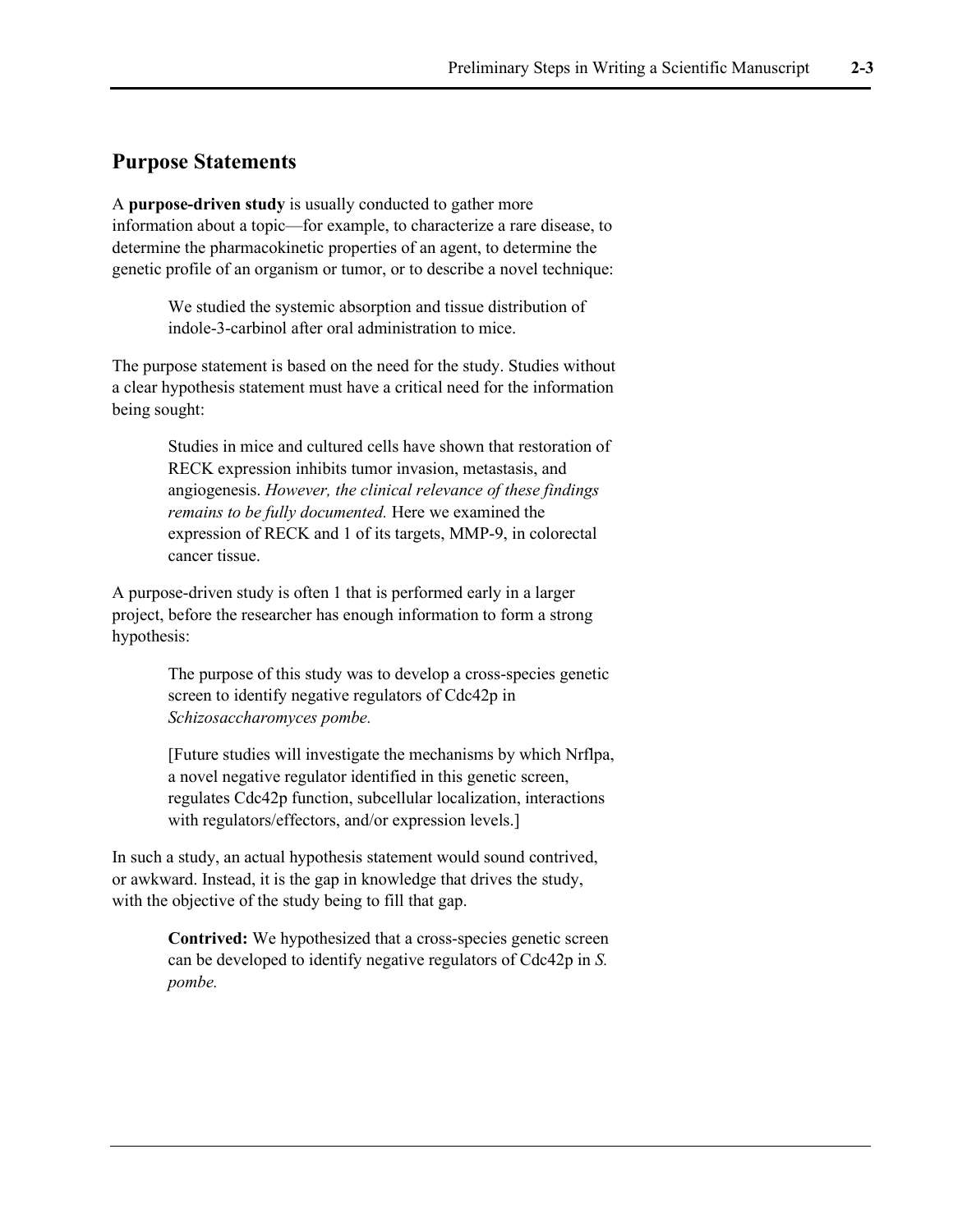### **Common Problems**

A common problem in scientific manuscripts is the absence of a clear explanation of why a study was performed. Poor hypothesis statements often do not make clear the variables to be tested.

In the table below, the left column contains poorly written hypothesis statements, and the middle column illustrates how these statements could be improved. The final column contains conclusions. Note the similarity in wording between the hypothesis statements and the conclusions.

| Poor hypothesis statements                                                                                                                                                                                           | <b>Good hypothesis statements</b>                                                                                                                                                                             | <b>Good conclusions</b>                                                                                                                                                                                                       |                                                                                                                                                                                                          |  |
|----------------------------------------------------------------------------------------------------------------------------------------------------------------------------------------------------------------------|---------------------------------------------------------------------------------------------------------------------------------------------------------------------------------------------------------------|-------------------------------------------------------------------------------------------------------------------------------------------------------------------------------------------------------------------------------|----------------------------------------------------------------------------------------------------------------------------------------------------------------------------------------------------------|--|
| We used BLAST searches to<br>study the sequences<br>downstream from the TATA<br>box in basal PolIII snRNA.<br>[states method instead of why<br>the sequences were examined<br>or what the expected findings<br>were] | Our hypothesis was<br>that sequences<br>downstream from the<br>TATA box regulate the<br>efficiency and<br>specificity of basal<br>PolIII snRNA<br>transcription by<br>influencing the<br>assembly of TFIIB-α. | Our study<br>investigated whether<br>sequences downstream<br>from the TATA box<br>regulate the efficiency<br>and specificity of basal<br>PolIII snRNA<br>transcription by<br>influencing the<br>assembly of TFIIB- $\alpha$ . | Nucleotides $\_\_$ to $\_\_$<br>downstream from the<br>TATA box regulate the<br>efficiency and specificity of<br>basal PolIII snRNA<br>transcription by influencing<br>the assembly of TFIIB- $\alpha$ . |  |
| Actin assembly and its role in<br>membrane fusion were<br>studied. [does not say why]                                                                                                                                | We hypothesized that<br>the actin assembly<br>process facilitates<br>phagosome/endosome<br>aggregation before<br>membrane fusion.                                                                             | We proposed that the<br>actin assembly process<br>facilitates<br>phagosome/endosome<br>aggregation before<br>membrane fusion.                                                                                                 | The actin assembly<br>process facilitates<br>phagosome/endosome<br>aggregation before<br>membrane fusion.                                                                                                |  |
| We explored the relationship<br>between hormonal factors and<br>age at development of breast<br>cancer. [vague; does not state<br>how these factors may be<br>related]                                               | We hypothesized that<br>earlier exposure to<br>hormones or exposure<br>to a higher level of<br>hormones is linked to<br>earlier development of<br>breast cancer.                                              | The purpose of our<br>study was to<br>determine whether<br>earlier exposure to<br>hormones or exposure<br>to a higher level of<br>hormones is linked to<br>earlier development of<br>breast cancer.                           | We found that earlier<br>exposure to hormones but<br>not exposure to a higher<br>level of hormones is linked<br>to earlier development of<br>breast cancer.                                              |  |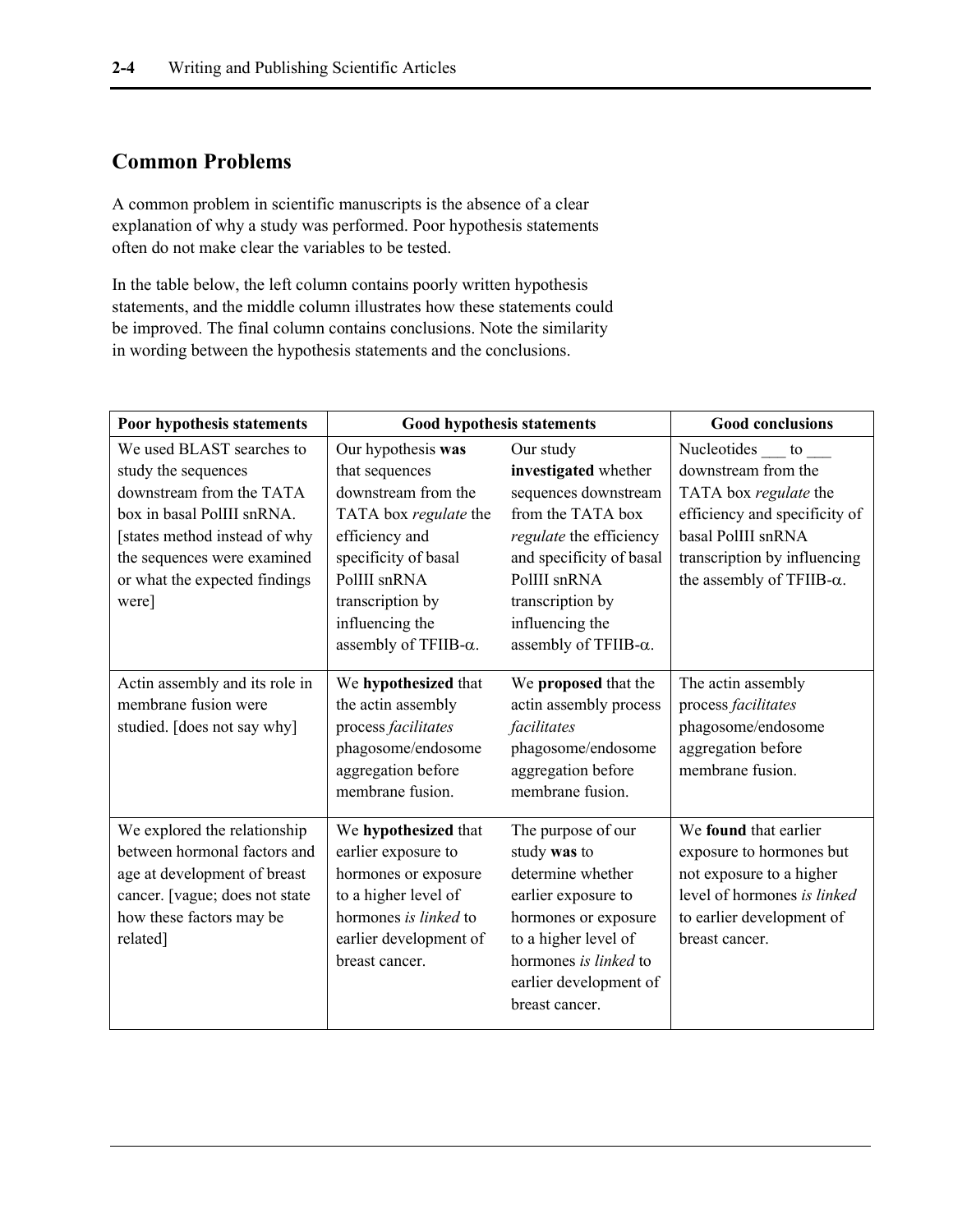| Poor hypothesis statements       | <b>Good hypothesis statements</b> | <b>Good conclusions</b>      |                                   |
|----------------------------------|-----------------------------------|------------------------------|-----------------------------------|
| We studied the effect of high-   | We hypothesized that              | In this phase III trial,     | We found that high-dose           |
| dose chemotherapy using X        | high-dose                         | we determined                | chemotherapy using X and          |
| and Y plus autologous stem-      | chemotherapy using X              | whether high-dose            | Y followed by autologous          |
| cell transplantation on survival | and Y followed by                 | chemotherapy using X         | stem-cell transplantation         |
| in patients with previously      | autologous stem-cell              | and Y followed by            | <i>improves</i> survival duration |
| untreated multiple myeloma.      | transplantation                   | autologous stem-cell         | compared with                     |
| [does not state hypothesized     | <i>improves</i> survival          | transplantation              | conventional-dose                 |
| effect or comparison group]      | duration compared with            | <i>improves</i> survival     | chemotherapy using X, Y,          |
|                                  | conventional-dose                 | duration compared            | and Z in patients with            |
|                                  | chemotherapy using X,             | with conventional-           | previously untreated              |
|                                  | Y, and Z in patients              | dose chemotherapy            | multiple myeloma.                 |
|                                  | with previously                   | using $X$ , $Y$ , and $Z$ in |                                   |
|                                  | untreated multiple                | patients with                |                                   |
|                                  | myeloma.                          | previously untreated         |                                   |
|                                  |                                   | multiple myeloma.            |                                   |
|                                  |                                   |                              |                                   |

Articles about purpose-driven studies sometimes erroneously omit the purpose statement altogether and use background information, a method, a finding, or a conclusion instead. In the table below, the first column contains statements that might inappropriately appear in place of a purpose statement, the middle column contains acceptable purpose statements, and the final column contains conclusions. Again, notice the similarity in wording between the purpose statements and the conclusions.

| Inappropriate substitutes for<br>purpose statements | <b>Good purpose statements</b>                 | <b>Good conclusions</b>    |
|-----------------------------------------------------|------------------------------------------------|----------------------------|
| Studies in animals have                             | Our goal was to identify any associations      | Higher consumption of milk |
| suggested that calcium may                          | between the consumption of dairy foods and     | and calcium is associated  |
| reduce the risk of colorectal                       | calcium and colorectal cancer risk in a pooled | with a lower risk of       |
| cancer. However, results from                       | analysis of 10 cohort studies from North       | colorectal cancer.         |
| epidemiologic studies of intake                     | America and Europe.                            |                            |
| of calcium or dairy foods and                       |                                                |                            |
| colorectal cancer risk have been                    |                                                |                            |
| inconclusive. [implies gap in]                      |                                                |                            |
| knowledge but does not state                        |                                                |                            |
| purpose of study]                                   |                                                |                            |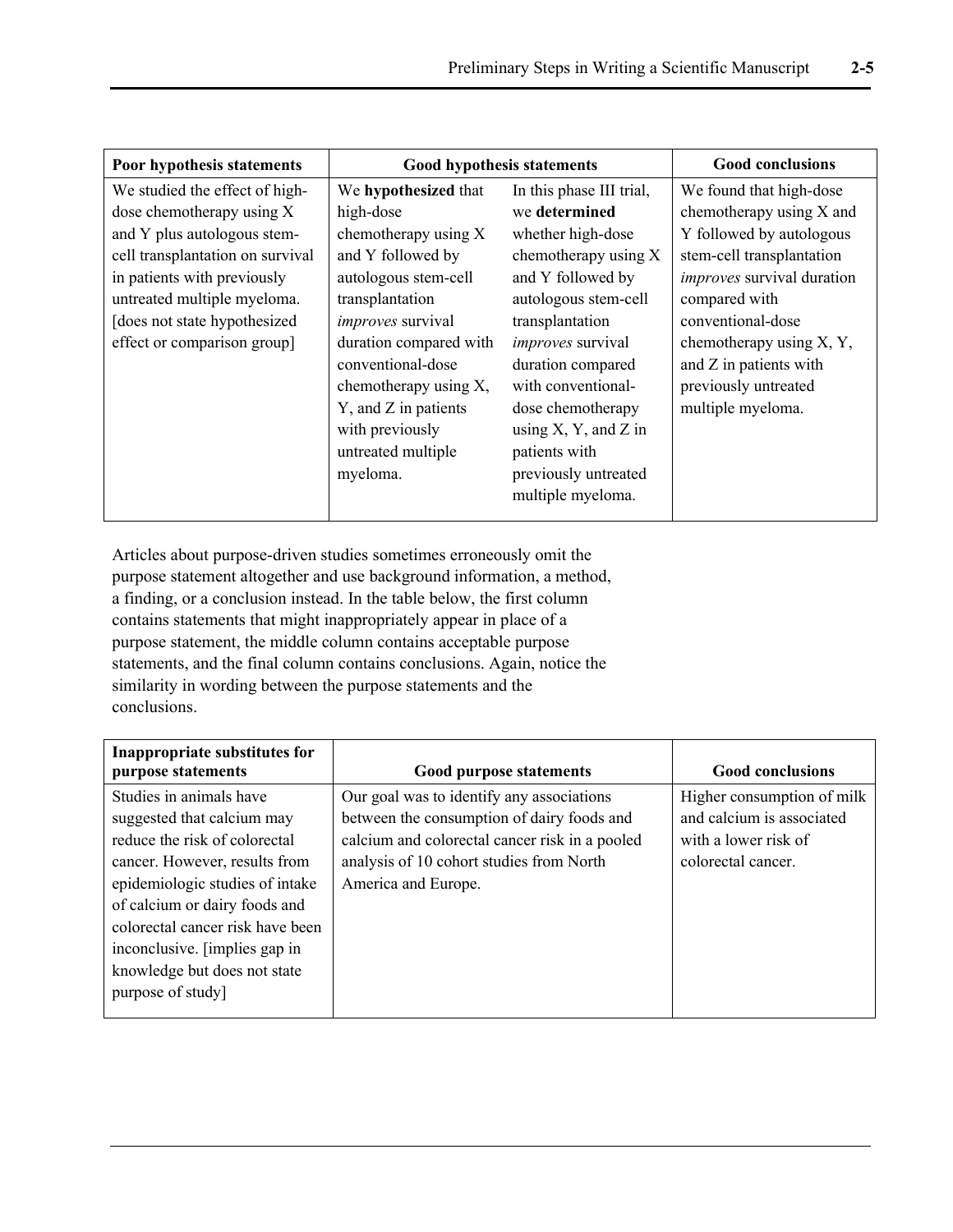| Inappropriate substitutes for        |                                    |                                    |
|--------------------------------------|------------------------------------|------------------------------------|
| purpose statements                   | <b>Good purpose statements</b>     | <b>Good conclusions</b>            |
| We performed Monte Carlo             | This study was performed to        | The optimal ring position is about |
| simulations with electron            | optimize the geometry of the ring  | 10 cm from the bottom of the       |
| intraoperative radiotherapy cones of | inside the electron intraoperative | EIORC, regardless of the EIORC     |
| various internal radii, lengths, and | radiotherapy cone (EIORC) so that  | material, geometry, or electron    |
| materials irradiated by available    | its effects on the extent of the   | energy.                            |
| electron beam energies. [states how  | treatment volume are minimal.      |                                    |
| the study was done but not why]      |                                    |                                    |
|                                      |                                    |                                    |

Together, the hypothesis/purpose and conclusion statements represent a paper at its most fundamental level, and together, they should contain all the information needed for the title.

(After you have completed your research, try to draft a 1-sentence conclusion, relating it to the hypothesis you have been examining.)

Keeping your hypothesis or purpose statement in mind while you research and write your paper will help you stay focused

- By clarifying the message of your paper.
- By limiting the references and data you assemble to only what is relevant.

### **Activity 1**

### **Writing Your Hypothesis or Purpose Statement**

Write a draft of your hypothesis statement or purpose statement. Some of these statements will be reviewed in class. Your statement will be used later in the workshop. After the workshop, keep it where you can easily refer to it throughout your research and as you begin to write your paper.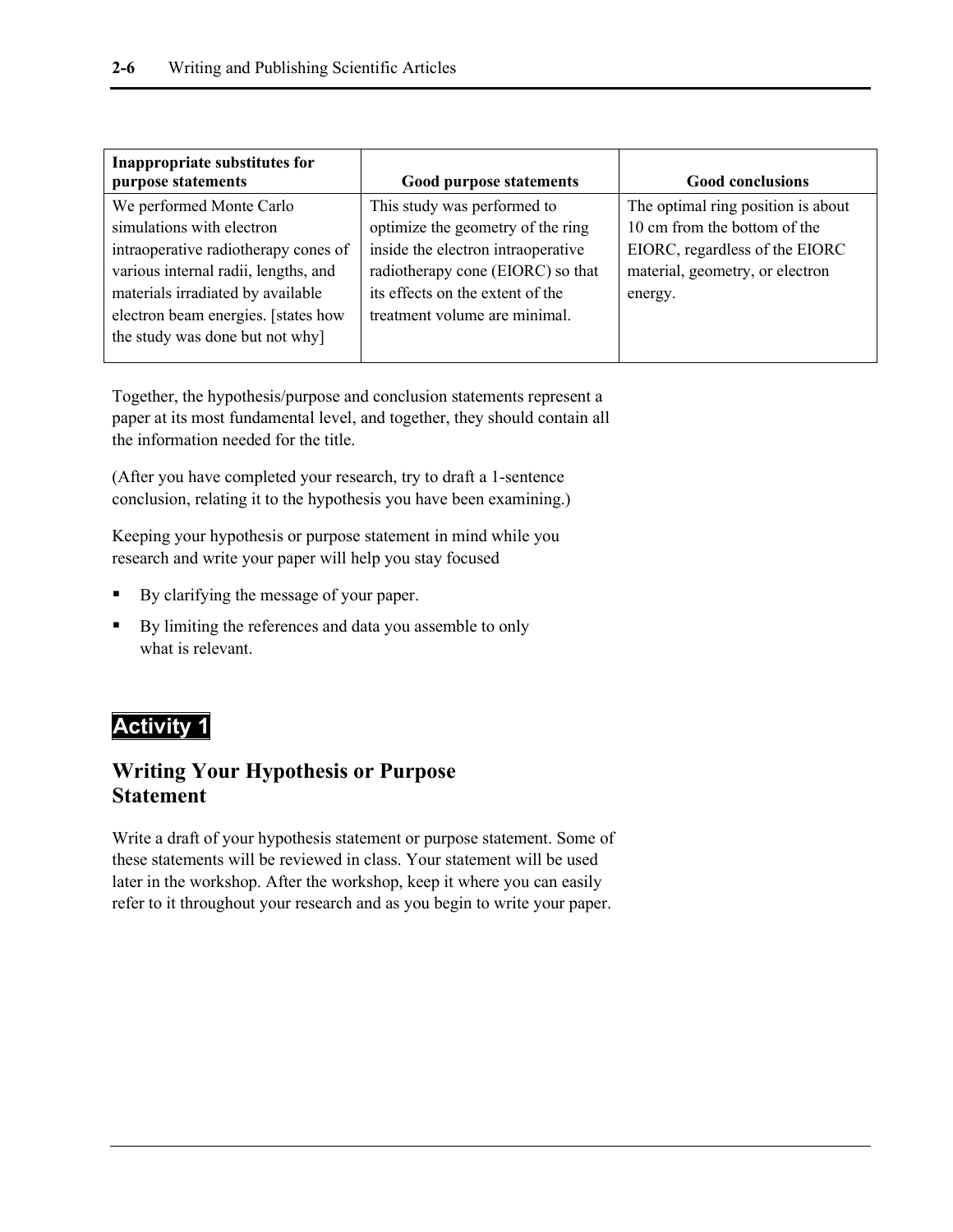## **Selecting the Data and the Article Format**

Before you begin writing, consider your data and what constitutes a "publishable unit," and decide on the best format for your data.

Your data will determine the "story" that your article tells—how complete it is and how easy it is to understand. At some point, you will need to decide whether you have enough information for an article, too much, or not enough.

*"I try to be concise in all sections of a manuscript. The most important decision is what data to show, and then I build a story around them. I try to limit the information to what's necessary to make my point."*

—Francisco J. Esteva, MD, PhD, Breast Medical Oncology

### **Choosing What Data to Use**

To decide how best to use the data that you have collected, consider these 3 questions:

#### *1. How much information is enough?*

Your data should

- Tell the whole story
- Prove or disprove your hypothesis

#### *2. How much information is too much?*

You have too much information when you have

- Data that are not necessary to tell your story
- Data that answer multiple questions

If you have **extra or unnecessary data**, you will need to cut some of this information out.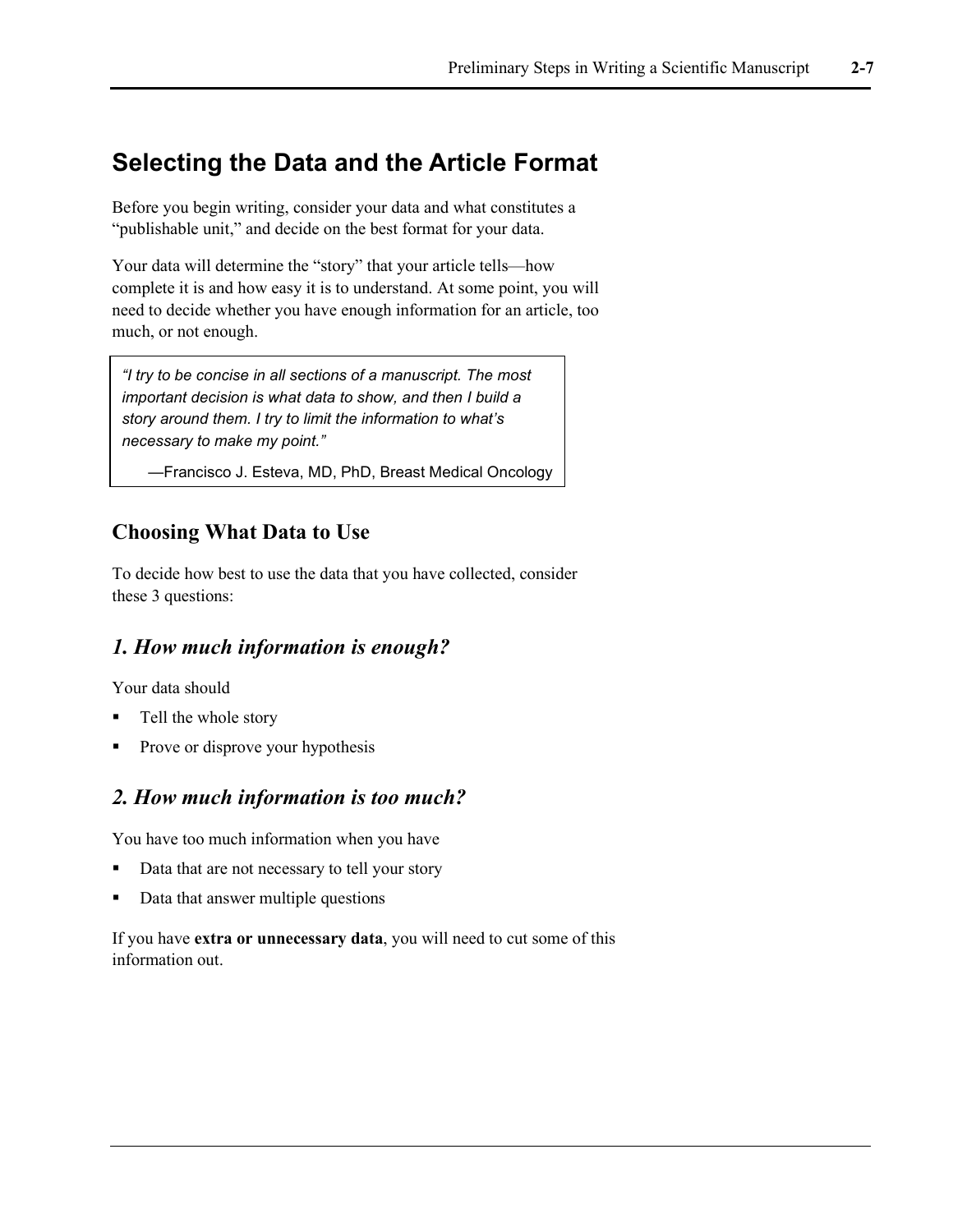If your data answer **multiple questions,** you may need to write more than 1 paper or choose to report on only the most important research question. For example,

- You may have several hypotheses.
- You may have 1 hypothesis that builds on another.
- There might be a portion of the paper (your research) that you should publish first before reporting on the study as a whole, such as a novel method or a new cell line or animal model.

However, if your data do not warrant it, do not try to create several papers from a single study. This is sometimes called "salami science."

*"I try to limit the experiments presented to those that form a linear and logical thought process. In other words, to have it seem that each experiment undertaken was a natural consequence of the prior experiment presented (even if the order in which the experiments were conducted in the lab was different)."*

—Pierre D. McCrea, PhD, Biochemistry & Molecular Biology

#### *3. When is your information not enough?*

You lack sufficient information when there are not enough data to support your conclusions. If that is the case, you probably need to do more research.

#### **Types of Articles**

After you decide that you have the correct amount of information for 1 paper, you are ready to consider the type of article to write.

#### *Research Articles*

- Are full reports of original investigations
- Typically include Introduction, Methods, Results, and Discussion sections
- Usually have no strict limits on article length or number of references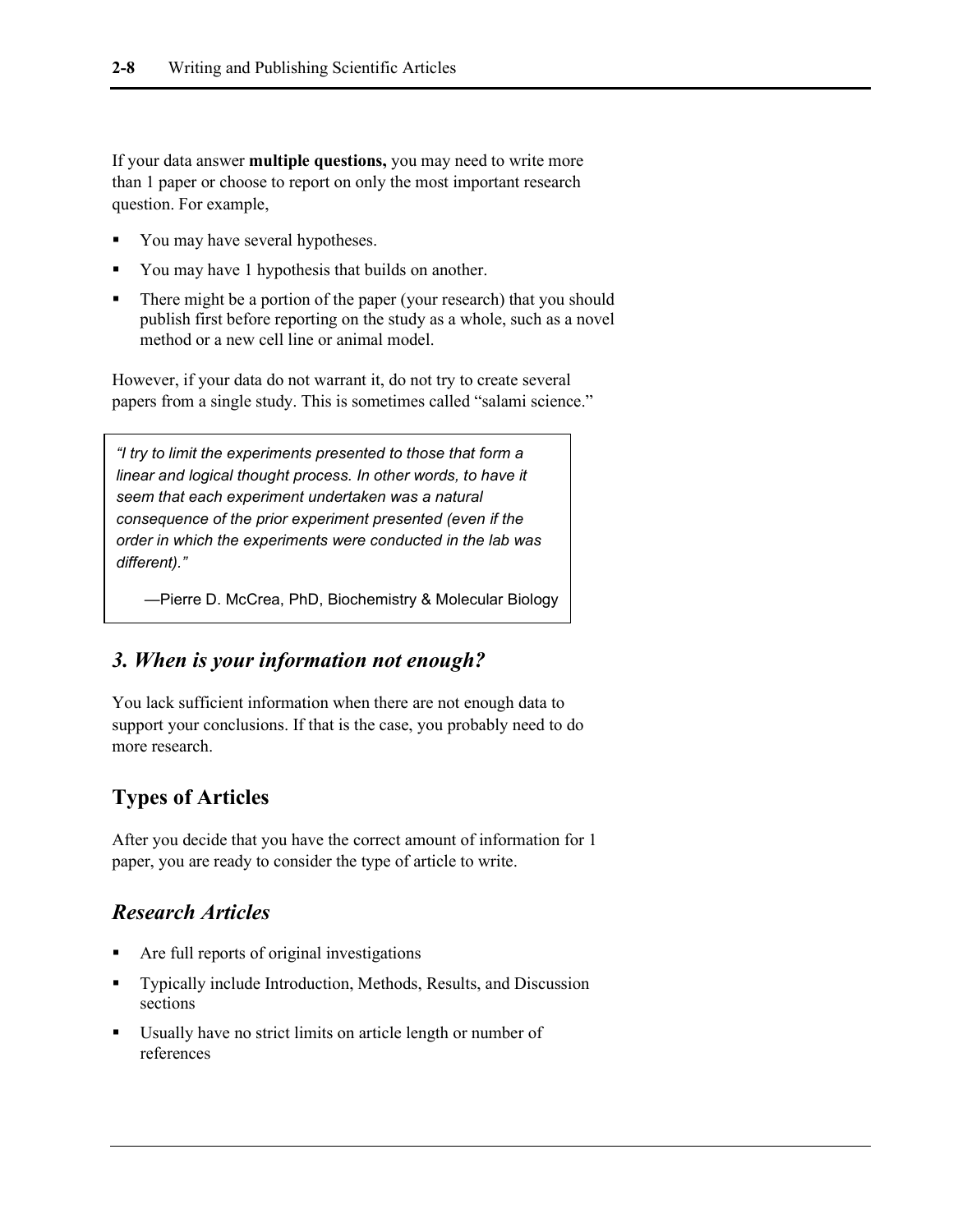### *Brief Communications and Technical Notes*

- Are reports of important preliminary findings or new techniques
- Are shorter versions of research articles
- Are limited in length, number of references, and number of illustrations

#### *Letters to the Editor*

- May present research findings
- Usually comment on journal contents or present progress reports or updates on published work

#### *Reviews*

- Summarize the current status of a given topic
- Generally do not report original data

### *Case Reports*

- Describe novel, interesting, or rare clinical cases
- Typically consist of a brief introduction followed by a description of the case and a brief discussion (the format varies from journal to journal, however)

After you know the type of article you are going to write, you are ready to select the journal.

## **Selecting a Journal**

Before you begin writing, it helps to select the journal to which you will submit your article. Choosing a journal before you write

- Helps you write for that particular journal's audience
- Allows you to organize your article for that particular journal

When you are considering different journals, ask yourself these questions:

- How important is my research in this field?
- Are my results novel?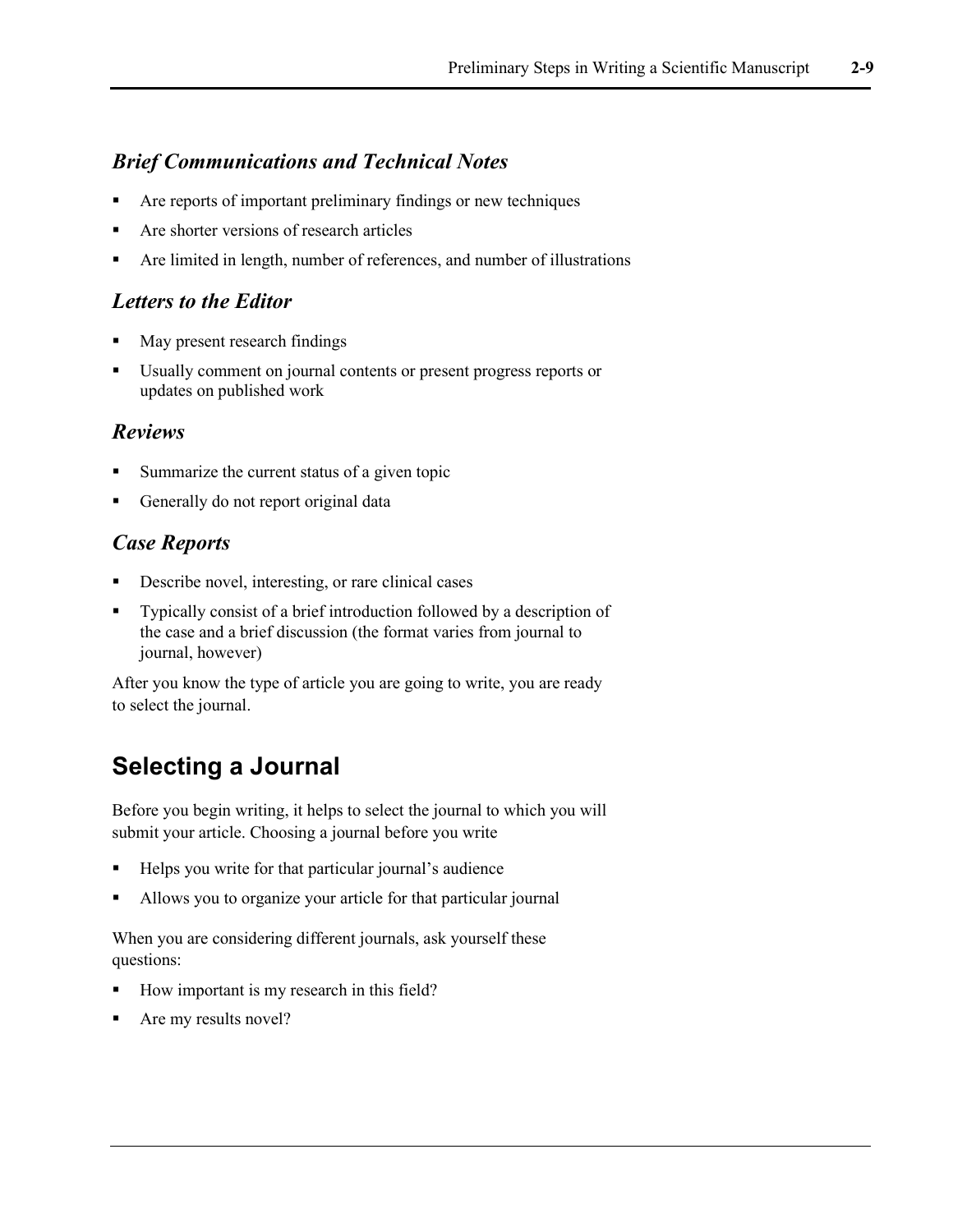- Do my results overturn current thought; that is, do they prove or disprove what is generally accepted in the field?
- Who is my target audience?

*"I continually place my work in the context of the evolving literature on the subject of my research."*

—William Plunkett, PhD, Experimental Therapeutics

### **Identifying Your Audience**

An important consideration in choosing a journal is identifying your audience. Realistically, who is your audience? Who will *need* to know the answer to your research question?

For example, if your research is about the X gene in mice, who would your audience be?

All molecular biologists studying the X gene in mice?

All molecular biologists studying the X gene?

All molecular biologists?

All clinicians studying the disease produced by the X gene?

All clinicians?

In other words, should you target a *general circulation* (wide audience) journal or a *specialty* (narrow audience) journal?

*"I never start anything without thinking of the audience. Who is going to read this document? I think inexperienced people… are very experimentally oriented: 'Here are my experiments. Here's what I want to say.…' I tend to look at [my papers] as something that I'm providing to the community."* 

—William H. Klein, PhD, Biochemistry & Molecular Biology

### **Choosing a Journal Type**

Knowing your target audience will help you choose a journal. There are 2 main categories of medical/science journals:

- General circulation journals
- Specialty and subspecialty journals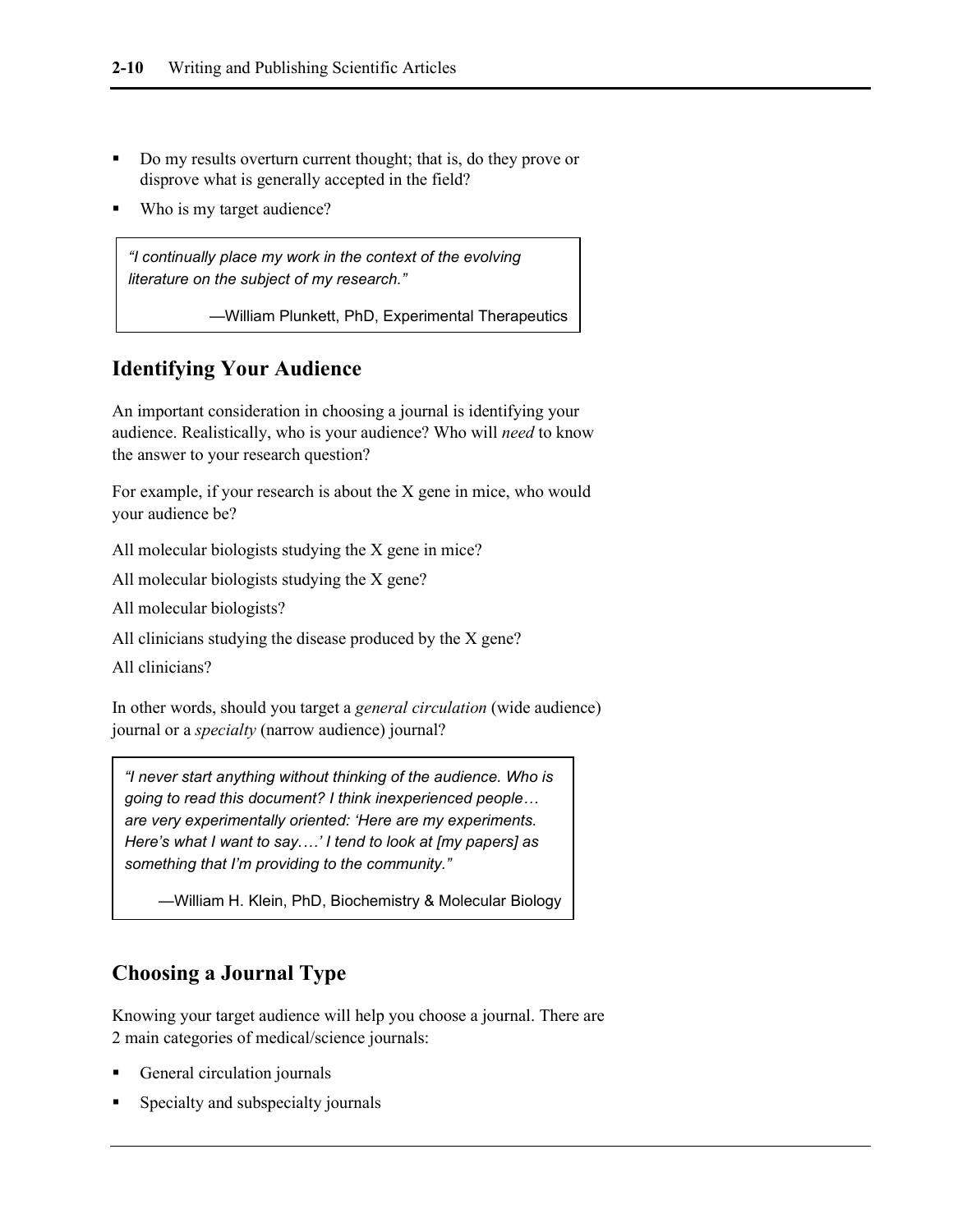### *General Circulation Journals*

#### **Characteristics:**

- Include *The New England Journal of Medicine*, *Science*, and *Nature*
- Are designed for broad audiences
- Tend to publish groundbreaking findings with far-ranging implications
- Accept only a small fraction of articles submitted for publication. (For example, *Science* sends out for review only about 35% of submitted manuscripts at the initial screening stage, and the percentage actually accepted for publication is much smaller.)

#### **Submissions:**

- Are usually screened at the journal offices for impact, novelty, timeliness, and interest to the journal's readers
- Are sent for peer review if they meet the screening criteria
- Are returned promptly if they do not meet the screening criteria
- Should be accompanied by a letter of submission explaining how the article meets the journal's criteria

#### *Specialty and Subspecialty Journals*

#### **Characteristics:**

- Are designed for readers in specialized fields
- Include such journals as *Journal of Biological Chemistry*, *Molecular Carcinogenesis*, *Cancer Research*, *Genes and Development*, *Journal of Clinical Oncology*, *Annals of Surgical Oncology*, and *Plastic and Reconstructive Surgery*
- Accept articles of narrow focus that would be inappropriate for general circulation journals

#### **Submissions:**

- Are screened at the journal offices to make sure they fall within the scope of the journal
- Are usually sent out for peer review
- Are more likely to be accepted for publication than manuscripts submitted to general circulation journals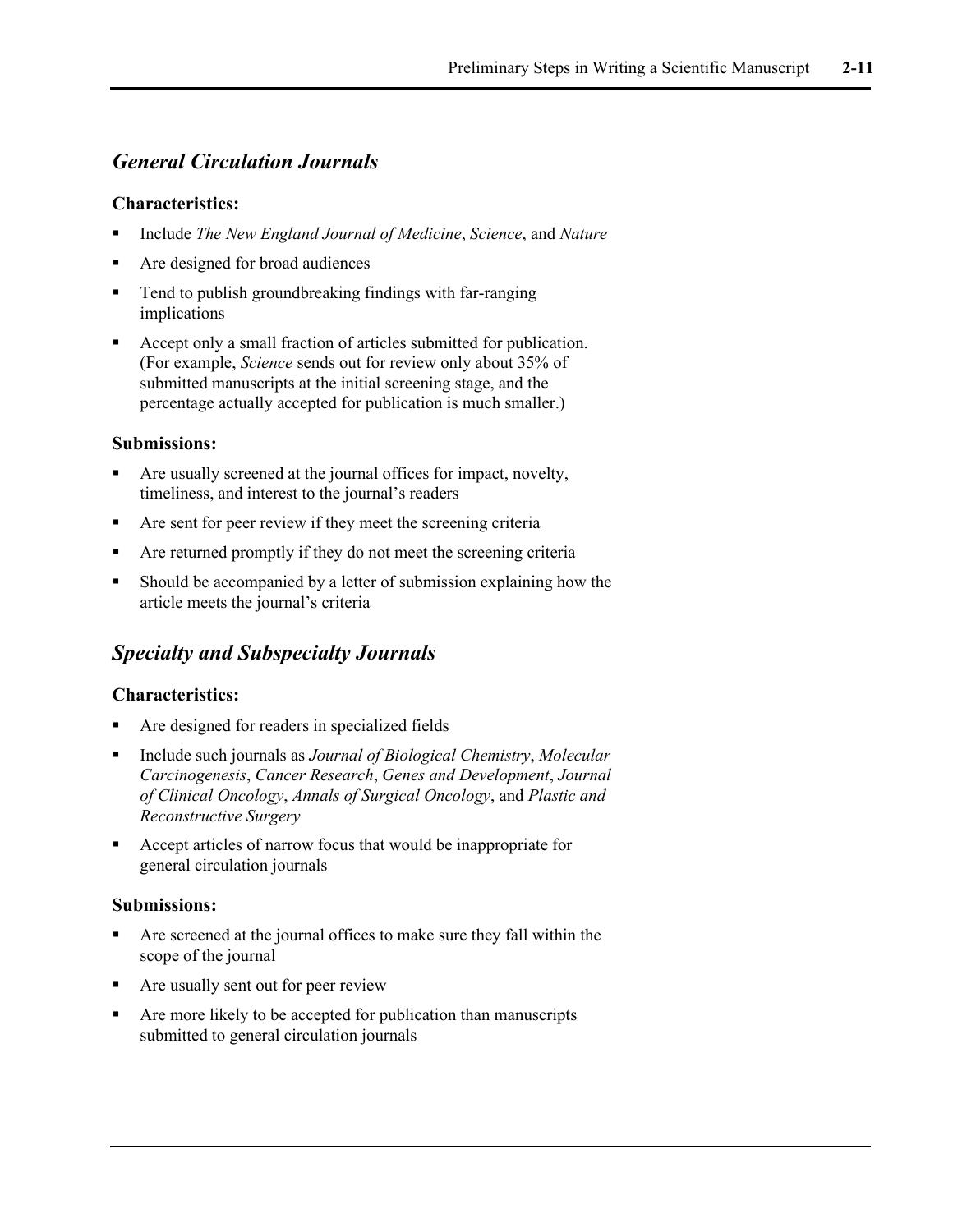### **Choosing a Particular Journal**

Learn as much as you can about the journal you are considering by checking a few issues of the journal and by reading the journal's instructions to authors. Instructions to authors can be found in the journal, on the journal's Web site, and at www.mco.edu/lib/instr/ libinsta.html. You can also call the journal office if you have specific questions.

Here are additional characteristics to consider in selecting your target journal:

- Range of topics covered, as described in the instructions to authors
- Types of articles in the journal
- Frequency of publication
- Rejection rate
- Review time
- Possibility a journal will publish your particular article
- Journal ranking (impact factor)

The impact factor is a measure of how "important" a journal is on the basis of how many times articles in the journal get cited in other journals. *Journal Citation Reports* lists impact factors by field (biochemistry and molecular biology, for example). However, the rankings may be skewed by the types of articles a journal publishes. For instance, a review journal may have a high impact factor because a few of its reviews are widely cited, but in this case, the high impact factor may not reflect the journal's true importance in the field.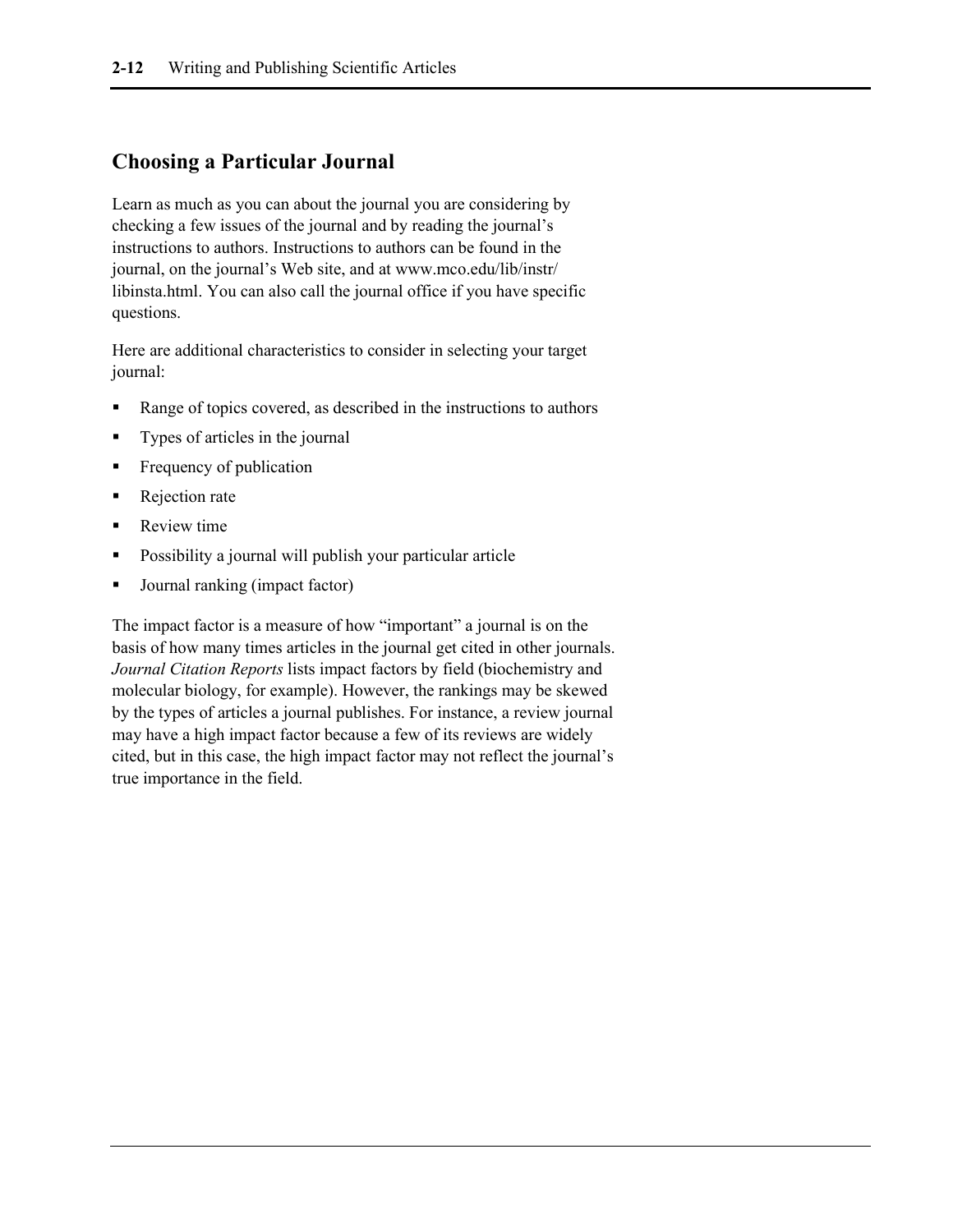The Institute for Scientific Information then takes these impact factors and ranks the journals within their specialty areas. The rankings below are of the top 15 journals in the oncology category in 2019:

|     | <b>Title</b>                             | <b>Impact Factor</b> |
|-----|------------------------------------------|----------------------|
| 1.  | CA: A Cancer Journal for Clinicians      | 292.278              |
| 2.  | Nature Reviews Clinical Oncology         | 53.276               |
| 3.  | Nature Review Cancer                     | 53.030               |
| 4.  | Lancet Oncology                          | 33.752               |
| 5.  | Journal of Clinical Oncology             | 32.956               |
| 6.  | <b>Cancer Discovery</b>                  | 29.497               |
| 7.  | Cancer Cell                              | 26.602               |
| 8.  | <b>JAMA</b> Oncology                     | 24.799               |
| 9.  | <b>Annals of Oncology</b>                | 18.274               |
| 10. | Molecular Cancer                         | 15.302               |
| 11. | Journal of Thoracic Oncology             | 13.357               |
| 12. | Journal of the National Cancer Institute | 11.577               |
| 13. | <i>Trends in Cancer</i>                  | 11.093               |
| 14. | Seminars in Cancer Biology               | 11.090               |
| 15. | Journal of Hematology & Oncology         | 11.059               |

Once you have a target journal in mind, ask your colleagues for advice. They can often tell you if your research has a realistic chance of being published by the journal you are considering.

If you are considering a prestigious, high-impact journal, ask yourself whether you can afford a possible delay in publication if your paper is sent out for review but ultimately rejected. Also ask yourself whether it is more important to have your paper published in that journal or simply to have your paper published. A rejection will mean that you must reformat the article for a new journal and go through the review process again.

Finally, if you have any remaining questions about a particular journal, contact the journal office. Journal editors are sometimes willing to discuss the suitability of a paper before it is submitted.

*"Our greatest weakness lies in giving up. The most certain way to succeed is always to try just one more time."* 

—Thomas Edison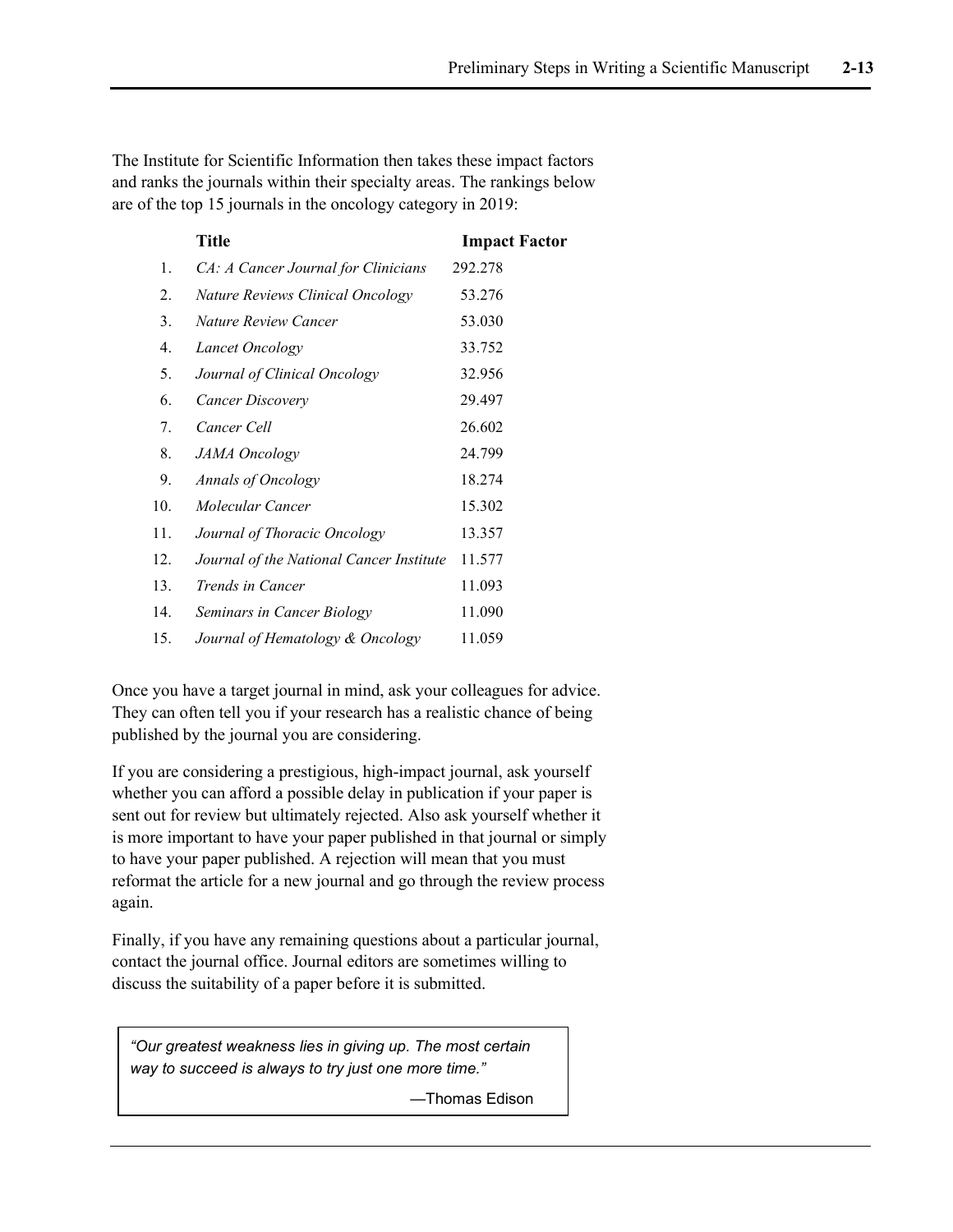### **Activity 2**

#### **Selecting a Journal**

How much do you know about your target journal? When you are considering a target journal, there are several things to think about. What are its pros and cons? Do you think your choice is realistic? Would you consider a more prestigious journal? Why or why not? Are you prepared for the delay if your article is rejected?

**Instructions:** Think about the questions above, and write down the pros and cons that you already know about your first and second journal choices and the reasons you are targeting these journals. Refer to the bulleted list on page 2-21.

#### **Target journal #1:**

Pros:

Cons:

Reasons for choosing:

#### **Target journal #2:**

Pros: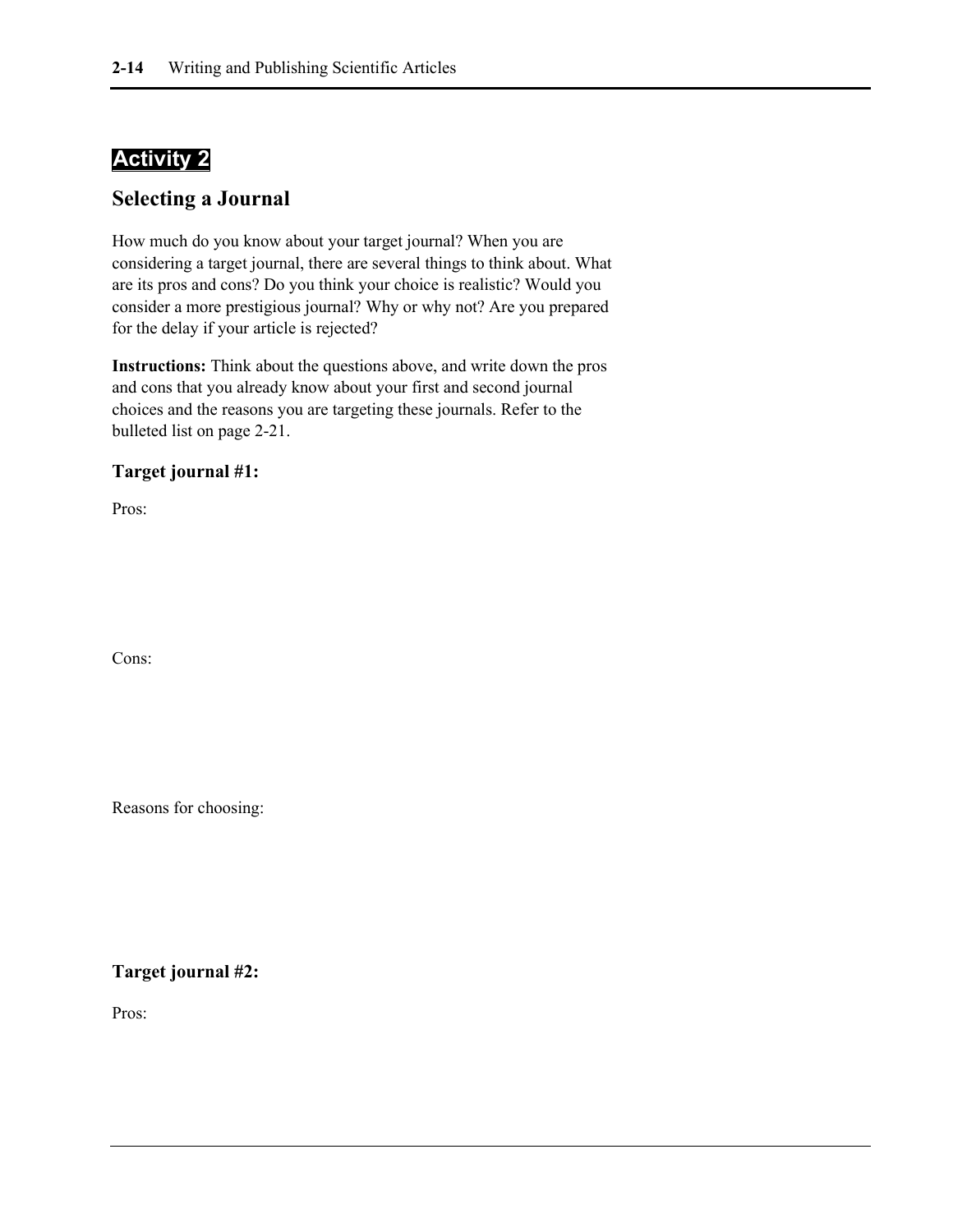Cons:

Reasons for choosing:

## **Planning the Writing Process**

Before you begin writing your paper, a certain amount of planning is necessary, including talking with your PI, deciding on authorship, drafting a manuscript plan, identifying responsibilities, and collecting items for your paper that you already have. Planning your time carefully is also important to help you and your co-authors meet your deadlines.

### **Talking with Your PI**

Before you begin writing your paper, talk to your PI about

- $\blacksquare$  the role that he or she will play
- the writing process and schedule
- the expectations for first author and co-authors
- the content and basic structure of the paper (the outline)

A planning meeting can help you make sure that you and your PI agree on the most important aspects of the paper before you begin to write. It can save both of you a lot of trouble later on.

Below are typical questions that you might ask your PI:

- 1. To get started on my paper, I've written a hypothesis statement and conclusion. Do you think they are accurate?
- 2. It seems to me that the target audience for our study is . Should I write the article with this group in mind?
- 3. I think our research is best suited for publication in , or  $\qquad \qquad$  as a (research article or brief communication, etc.). Do you have a particular journal in mind for submission of the manuscript?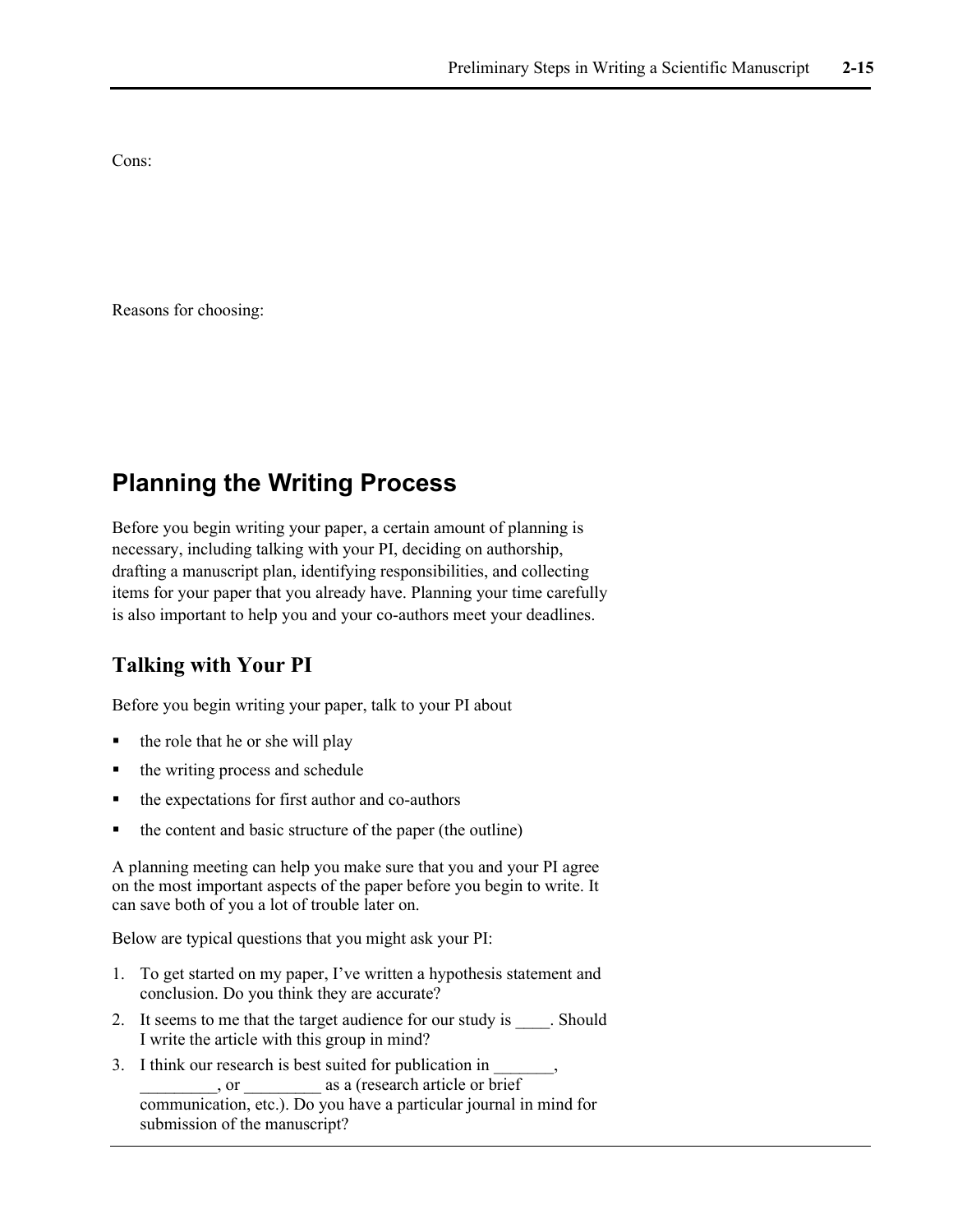- 4. I assume that I will be the first author and you will be the last. Who else should be co-authors and in what order? What will the responsibilities of each author be? Is there anyone who should be listed in the Acknowledgments?
- 5. Here is a list of experiments (or results) that I plan to include in the article. Do you think my paper should include this much of my work? Do I have enough for more than one paper?
- 6. When do you want the first draft completed? Can I show you each section as I complete it? (I might not write them in order.)
- 7. Would you like to meet regularly to discuss my progress, or should I just contact you when I need to talk about something?

At a later time, you might want to tailor these questions for your own situation.

*"A good mentor to critique your writing is invaluable."*

—Stanley R. Hamilton, MD, Pathology

### **Deciding on Authorship**

One of your first tasks is to determine the authors of the article and what role each author will play. The following are the 3 basic criteria that must be met to qualify as an author:

- An author should have generated at least a part of the intellectual content of a paper, either in conceiving or designing the study or in collecting reported data.
- An author should have taken part in writing the paper, reviewing it, or revising its intellectual content.
- An author should be able to defend publicly in the scientific community all of the intellectual content of the paper.

Authorship is discussed in more detail in the chapter "Ethical Issues in Scientific Publishing."

*"I would encourage anyone who is a first author to write the first draft of a manuscript himself. That is the only way to learn how to do it. Don't let your supervisor do it… My advisor always made me write the first draft, and it was usually terrible. But that's how I learned to write, by comparing my version with his."* 

—Mien-Chie Hung, PhD, Molecular & Cellular Oncology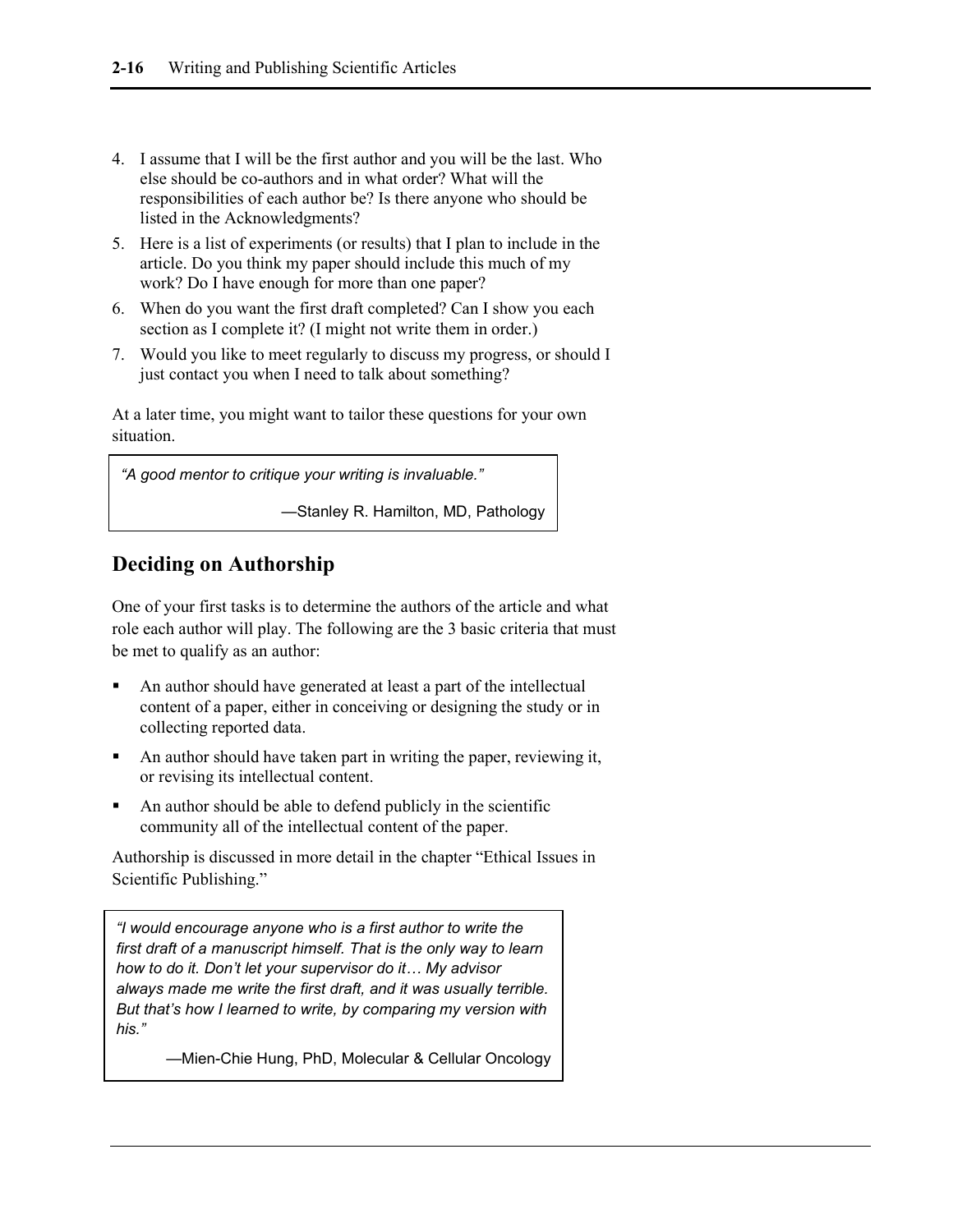#### **Drafting a Manuscript Proposal**

A useful planning tool for the writing project is a form that allows you to identify co-authors and their roles and to document and communicate decisions made during the writing and publication process. Robert M. Chamberlain, PhD, Department of Epidemiology, The University of Texas MD Anderson Cancer Center, devised just such a proposal and stated its purpose as follows:

The Manuscript Proposal form is meant to be drafted and circulated among all authors, edited, and updated as the manuscript progresses. It is usually drafted by the author who intends to be the first author. Mentors can use the form to assign papers to trainees. The form can be the basis for reaching consensus in meetings of the authors. Having agreement among the authors can help avoid arguments later. When trainees are among the authors, it helps ensure that they retain their role on the manuscript, even when it is finished and submitted after the trainee has left.

The form that follows is adapted from Dr. Chamberlain's. You may want to tailor it for your own situation, whether or not you actually use it formally.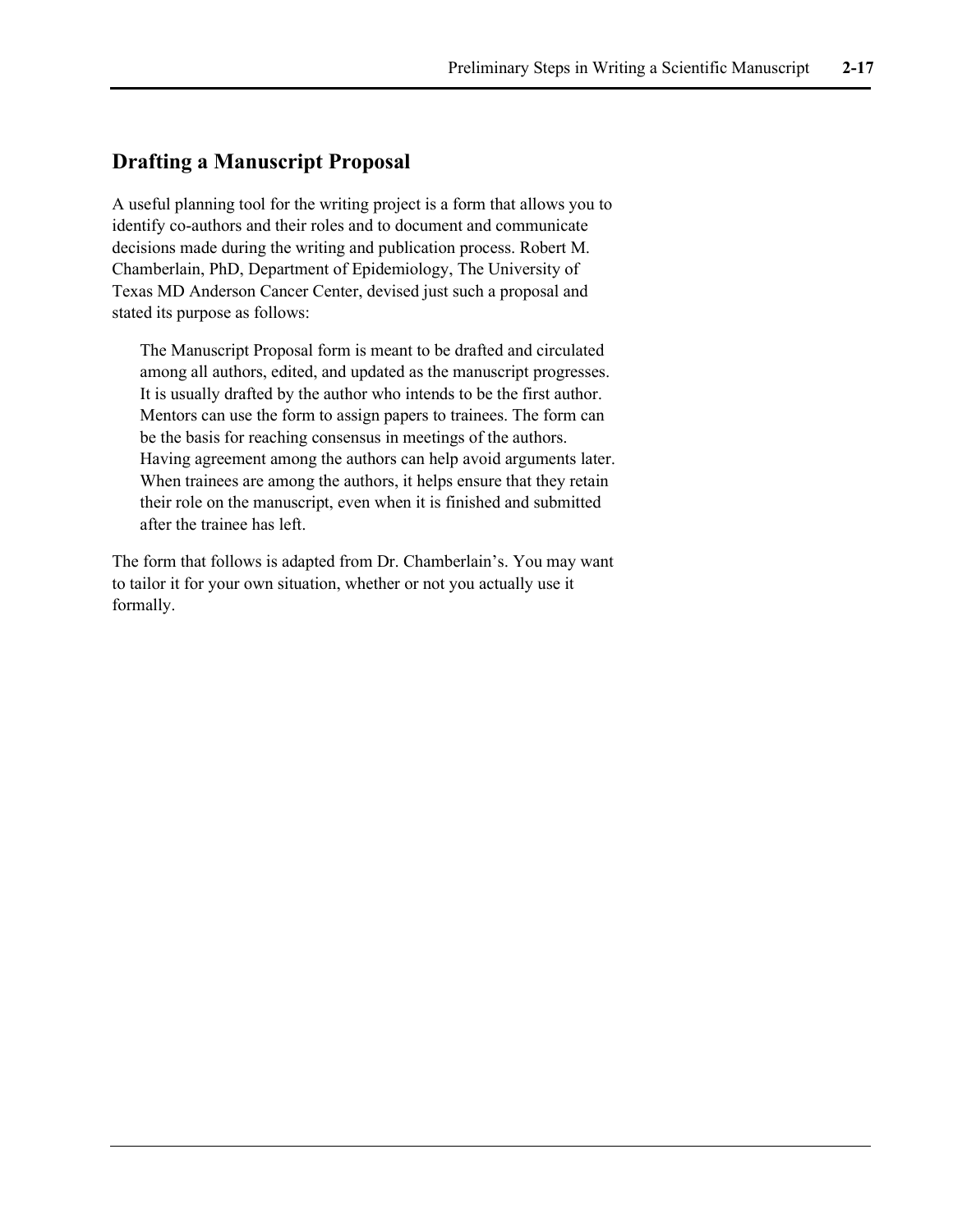## **Manuscript Proposal**

This form is intended to be filled out by the first author and corresponding author (if not the first author) of a paper, circulated among all co-authors, and updated as necessary. It will help ensure that all co-authors know and agree with the information contained in it.

|  |                                                                                                                                                                                                                                      | Date: ________________                                                                                                                                                                                                         |  |  |  |
|--|--------------------------------------------------------------------------------------------------------------------------------------------------------------------------------------------------------------------------------------|--------------------------------------------------------------------------------------------------------------------------------------------------------------------------------------------------------------------------------|--|--|--|
|  |                                                                                                                                                                                                                                      |                                                                                                                                                                                                                                |  |  |  |
|  |                                                                                                                                                                                                                                      |                                                                                                                                                                                                                                |  |  |  |
|  |                                                                                                                                                                                                                                      |                                                                                                                                                                                                                                |  |  |  |
|  |                                                                                                                                                                                                                                      |                                                                                                                                                                                                                                |  |  |  |
|  |                                                                                                                                                                                                                                      |                                                                                                                                                                                                                                |  |  |  |
|  |                                                                                                                                                                                                                                      |                                                                                                                                                                                                                                |  |  |  |
|  |                                                                                                                                                                                                                                      | $5.$ $6.$                                                                                                                                                                                                                      |  |  |  |
|  |                                                                                                                                                                                                                                      |                                                                                                                                                                                                                                |  |  |  |
|  |                                                                                                                                                                                                                                      | ,我们也不会有什么?""我们的人,我们也不会有什么?""我们的人,我们也不会有什么?""我们的人,我们也不会有什么?""我们的人,我们也不会有什么?""我们的人                                                                                                                                               |  |  |  |
|  |                                                                                                                                                                                                                                      |                                                                                                                                                                                                                                |  |  |  |
|  |                                                                                                                                                                                                                                      |                                                                                                                                                                                                                                |  |  |  |
|  |                                                                                                                                                                                                                                      |                                                                                                                                                                                                                                |  |  |  |
|  | Potential journals: <u>contract and a set of the set of the set of the set of the set of the set of the set of the set of the set of the set of the set of the set of the set of the set of the set of the set of the set of the</u> |                                                                                                                                                                                                                                |  |  |  |
|  |                                                                                                                                                                                                                                      |                                                                                                                                                                                                                                |  |  |  |
|  |                                                                                                                                                                                                                                      | Date final paper to be submitted: example and a series of the series of the series of the series of the series of the series of the series of the series of the series of the series of the series of the series of the series |  |  |  |
|  |                                                                                                                                                                                                                                      |                                                                                                                                                                                                                                |  |  |  |
|  |                                                                                                                                                                                                                                      |                                                                                                                                                                                                                                |  |  |  |

This form was adapted from a form created by Robert M. Chamberlain, PhD, and is used with his permission.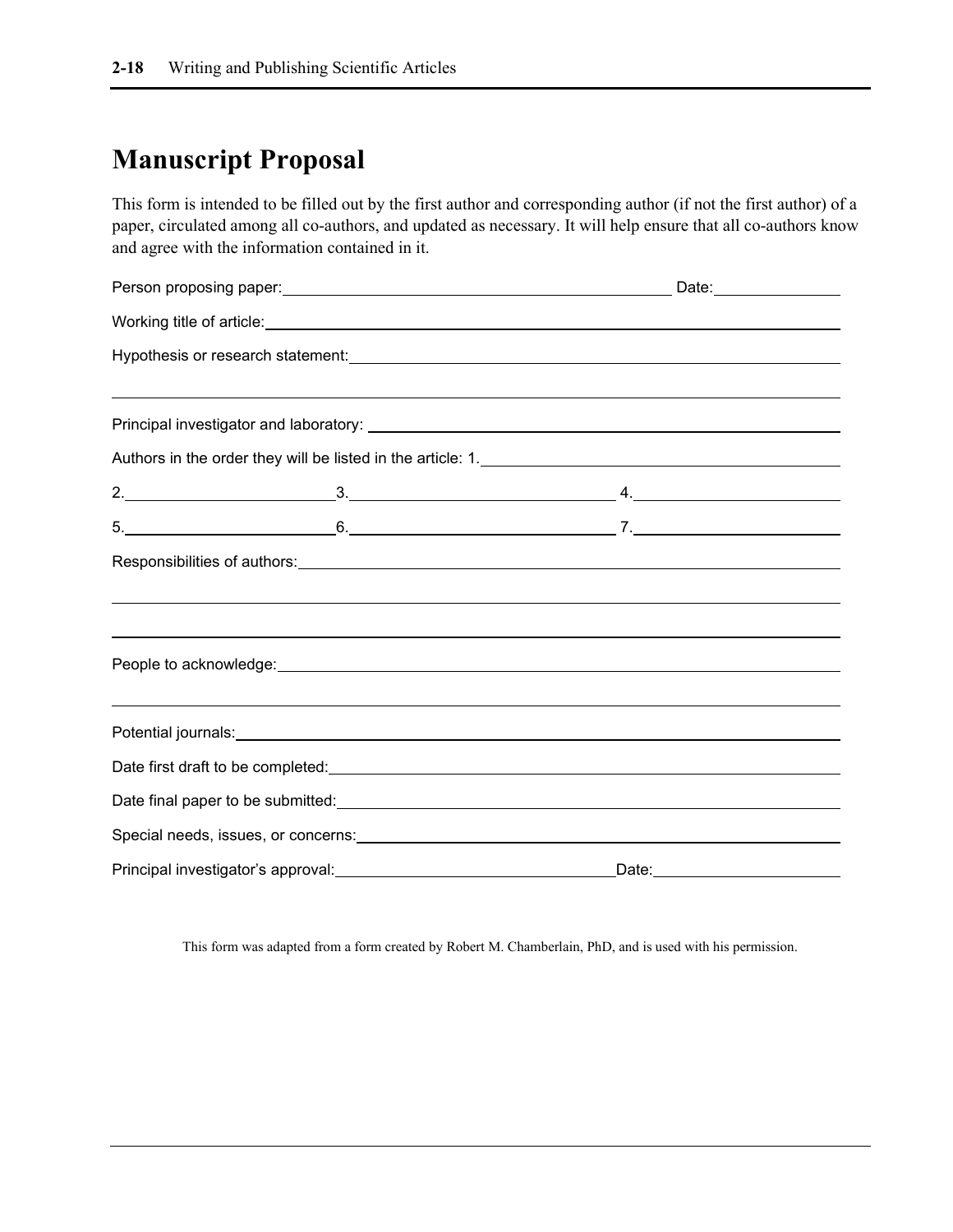### **Identifying Responsibilities**

Whether you write your article alone or with others, there is a long list of tasks to complete. Ideally, these tasks are shared among co-authors, but most will fall to the first author and corresponding author. (In some cases, the corresponding author is also the first author.) To ensure that nothing is overlooked, the first author and corresponding author should agree on the division of responsibilities at the beginning of the project. Then all co-authors should be kept informed and involved throughout. A planning meeting can help you make sure that you and your co-authors agree on the most important aspects of the paper and the responsibilities before you begin to write. It can save you a lot of trouble later on.

Here are the major tasks involved in writing and publishing a scientific article:

- Meet with co-authors to determine roles, publishing strategy, and deadlines.
- Collect the material you already have. (See list on page 2-26.)
- Organize your lab notes, note cards, and other materials.
- List the experiments (or results) that will be discussed in the paper.
- List the names of the materials used and their suppliers.
- Check the journal's author instructions to make sure your paper meets all the criteria.
- Write out the hypothesis or purpose statement and conclusion of your study.
- Plan the structure (outline) of the manuscript.
- Create the figures and write the legends.
- Create the tables.
- Write the title page and acknowledgments section.
- Write the manuscript. The parts of a manuscript can be written in any order.
- **Write the Introduction section.**
- **Write the Materials and Methods section.**
- Write the Results section.
- Work with a statistician to ensure that the statistics in your paper are accurate.
- Write the Discussion section.
- Write the Abstract and make sure it is in the format required by the journal.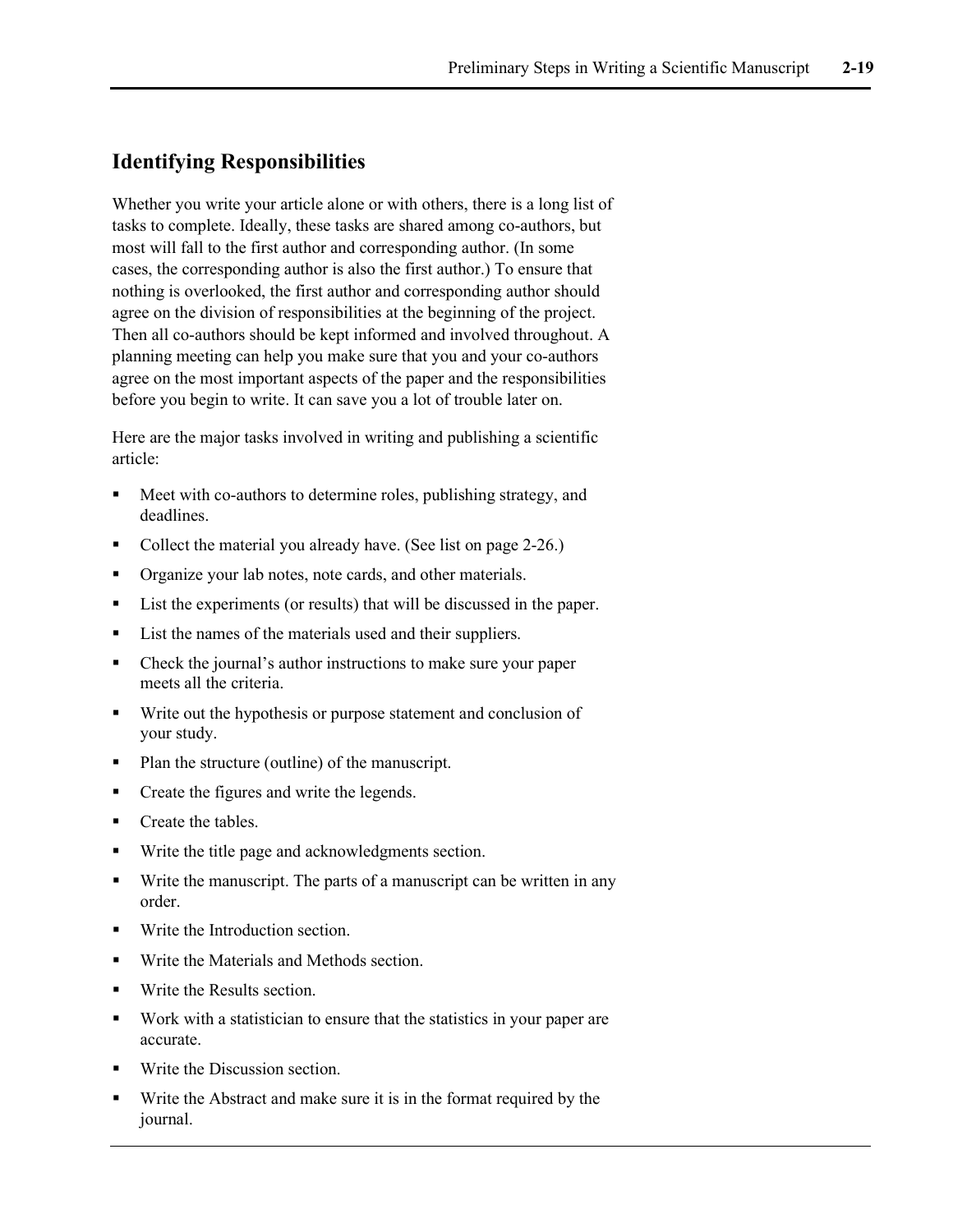- Ensure that the appropriate literature is cited in the manuscript.
- Make sure that all references in the text are cited in the reference list and vice versa, and make sure that the reference list and citations are formatted consistently and according to the journal's style requirements.
- **Cross-check the data in the Abstract, text, figures, and tables.**
- Have a colleague review your draft.
- Provide early drafts of the manuscript to co-authors for review, and incorporate their suggestions.
- Have the manuscript edited.
- Ensure that all co-authors review the final draft, including the latest figures and tables.
- Ensure that any changes made to the final draft during review are communicated to co-authors.
- Obtain written permission from scientists listed in the acknowledgments and for citing others' unpublished data.
- Obtain written permission to use previously published material.
- Prepare submission package (cover letter, manuscript, figures, suggestions of reviewers to request or avoid, etc.).
- Obtain signatures on copyright transfer agreement.
- Submit the manuscript to the journal.
- Communicate with the journal office (if necessary).
- Make sure any negotiations about the manuscript or its publication are communicated to all co-authors.
- If relevant, make the decision about whether to revise and resubmit the manuscript to the same journal or to a different one.
- Address comments from the journal's reviewers.
- Resubmit the revised manuscript.
- Pay for fees and reprints.
- Proofread page proofs.
- Distribute reprints!

The corresponding author coordinates the completion and submission of the manuscript and serves as the sole spokesperson for the article. He or she handles all communications about the article--with the journal office, publisher, and readers--and represents the interests of all the other authors. The staff of many journals will refuse to discuss a manuscript with anyone except the corresponding author.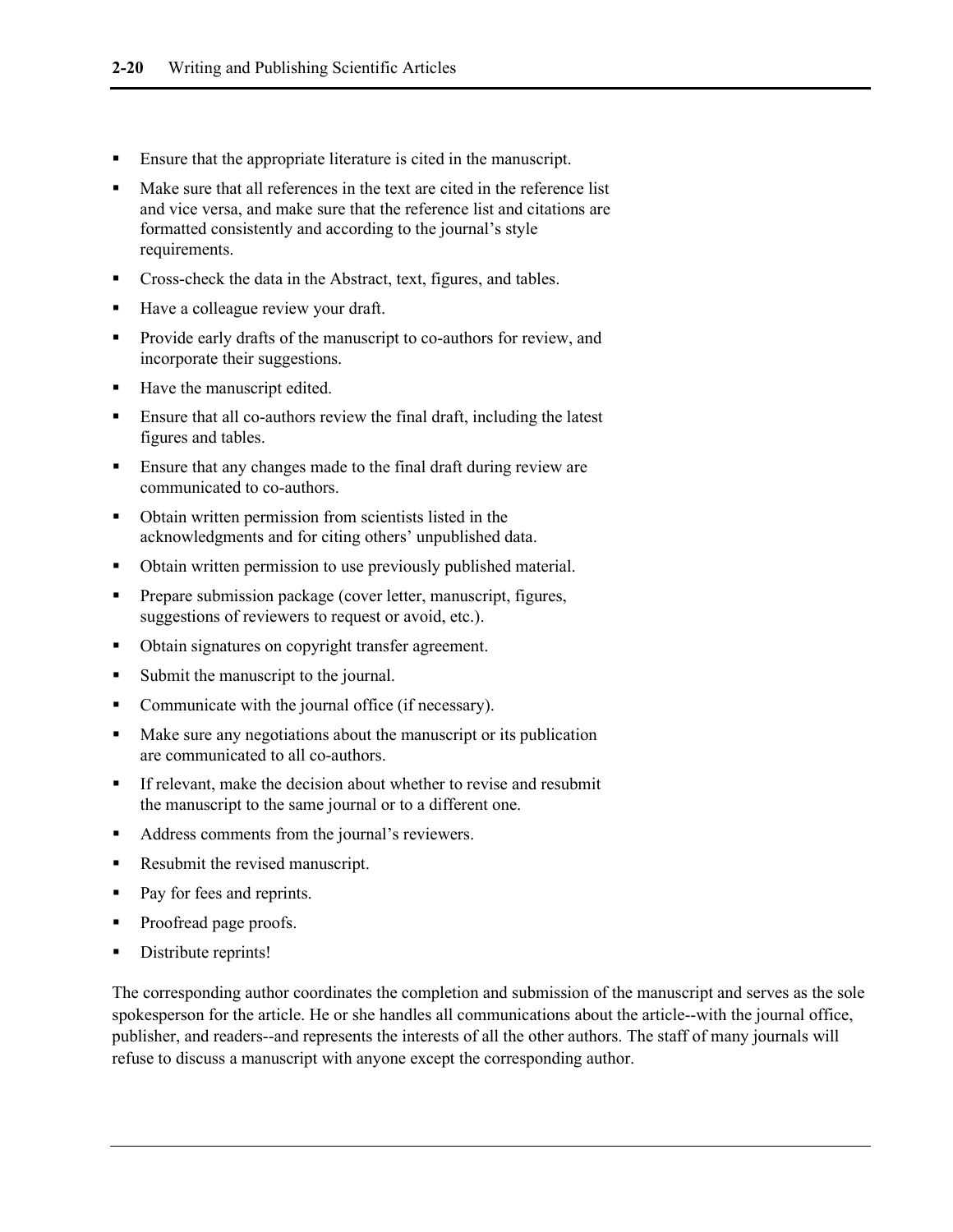### **Collecting the Material You Already Have**

Another task you can complete before you begin to write is to collect the material that you already have:

- Lab notes
- Literature gathered
- **Hypothesis or purpose statement**
- Conclusion
- **Nethods section**
- Tables and figures
- Names of materials used and their suppliers
- Author instructions
- List of co-authors with e-mail addresses and phone and fax numbers
- **•** Acknowledgments
- References
- Poster presentations
- Slide presentations
- Outline of paper

#### **Planning Your Time**

A schedule for writing your paper will help you stay focused and reassure your co-authors. One way to plan a schedule is to estimate how much time you will need to complete the remaining steps, many of which are listed under "Identifying Responsibilities," and then multiply it by 2 or 3. For instance, if you think that a particular task will take 3 hours to do, multiply that amount to be more realistic. Thus, 3 hours could really mean 6 or 9 hours, depending on how experienced you are and whether you are collaborating with other authors.

Another way to plan your time is to decide on a date for submitting your paper and work backwards. For example, if you give yourself 2 months to plan and write your paper from start to finish, you might mark a date on the calendar 3 weeks before the submission date: 1 week for your coauthors to review the final version, a couple of days to make changes based on their comments, a week or 2 for an editor to edit the paper, a few days to make corrections, a few days for final approval by your co-authors, and a day to get the paper e-mailed or mailed to the journal.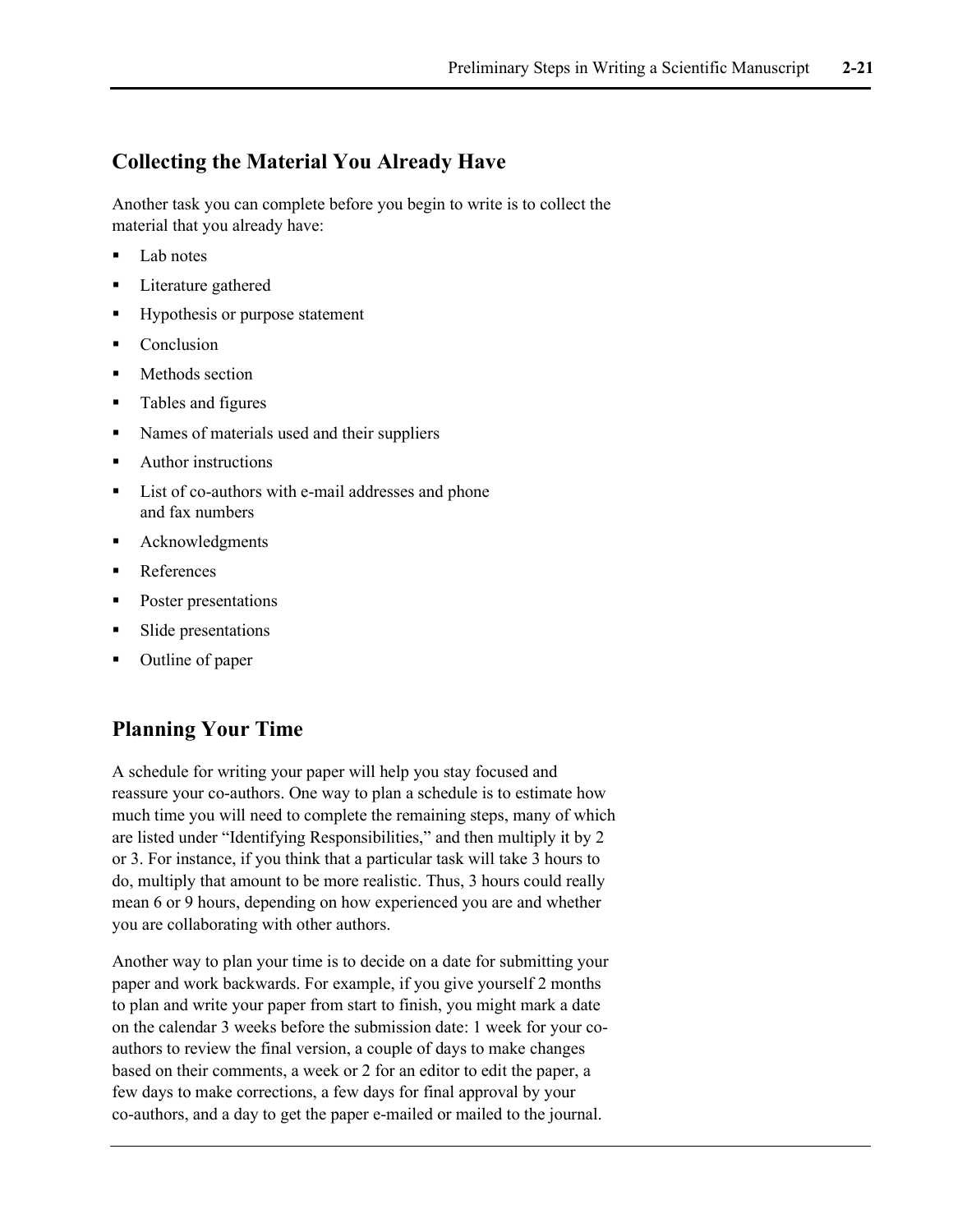For example:

| March          |    |    |    |    | April |    |    |    |    |    |    |    |    |
|----------------|----|----|----|----|-------|----|----|----|----|----|----|----|----|
| s              | М  |    | w  |    |       | S  | S  | М  |    | w  |    |    | s  |
| $\overline{2}$ | 3  | 4  | 5  | 6  |       | 8  |    |    |    | ◠  | 3  | 4  | 5  |
| 9              | 10 | и  | 12 | 13 | 14    | 15 | 6  |    | 8  | 9  | 10 | и  | 12 |
| 16             | 17 | 18 | 19 | 20 | 21    | 22 | 13 | 14 | 15 | 16 | 17 | 18 | 19 |
| 23             | 24 | 25 | 26 | 27 | 28    | 29 | 20 | 21 | 22 | 23 | 24 | 25 | 26 |
| 30             | 31 |    |    |    |       |    | 27 | 28 | 29 | 30 |    |    |    |

April 30 — Submit paper to journal

April 25–29 — Get final approval from co-authors

April 23–24 — Make corrections suggested by editor

April 15–22 — Have paper edited

April 10–14 — Make changes suggested by co-authors

April 3–9 — Have co-authors review paper

Continue working backward on the calendar until you reach your starting point, and then adjust your schedule so that you feel sure you can meet all your deadlines.

## **Making an Outline**

Writing an outline will help you organize your thoughts and get something down on paper, as well as communicate better with your coauthors.

An outline is simply the main points of your paper in a logical order, a road map of sorts.

*"I generally think a lot in outline form. I develop an outline as a skeleton, and then I put the meat on the bones as I go along."*

—Jeffrey N. Myers, MD, PhD, Head & Neck Surgery

The following are tips for writing an outline:

- First write down as many main ideas (hypothesis, materials, experiments, related studies, etc.) as you can think of to include in your paper. Then arrange the items in the order you think they will appear in the paper.
- Write down short phrases and put them in 1 of the 4 main sections of the paper (Introduction, Methods, Results, or Discussion).
- Include notes to yourself or additional thoughts as they come to you (for example, "Include explanation of article by Smith et al. here.").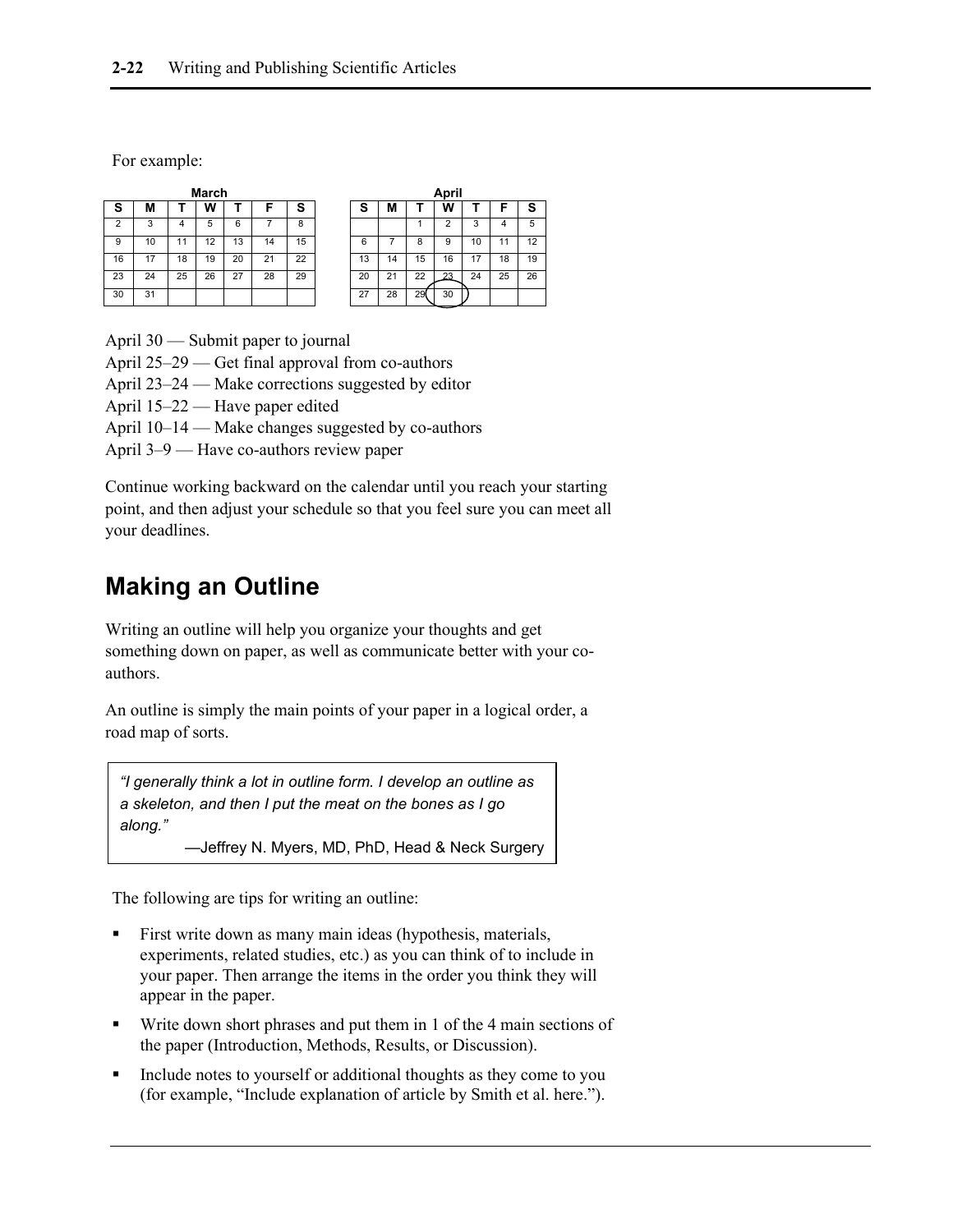Do not worry about the format of your outline; you are the only one who has to be able to follow it.

Here is a sample outline on a basic science topic—really just a list of things to mention or describe in the paper and notes to yourself.

| X Gene Expression Required for A and Angiogenesis                                                      |
|--------------------------------------------------------------------------------------------------------|
| <b>Introduction</b>                                                                                    |
| Process A is essential for angiogenesis and so may be target for<br>cancer therapy                     |
| Johnson & colleagues' original study of process A in 3 cell lines                                      |
| Lei et al. confirmed their conclusions in some cell lines but not<br>others                            |
| We think it depends on whether cells express X gene (cite AACR<br>abstract)                            |
| <b>Materials and Methods</b>                                                                           |
| Sources of cell lines (ATCC, Manassas, VA, for all-except<br>WRDCELL, which we got from Tom at Baylor) |
| PCR protocols, primers (did we buy control or make it?—ask<br>п<br>Margaret)                           |
| In situ hybridization conditions<br>п                                                                  |
| Statistics (ask John the statistician to write that)                                                   |
| <b>Results</b>                                                                                         |
| Use all figures from last departmental presentation except gene<br>map                                 |
| Table of expression levels in all cell lines                                                           |
| Best in situs                                                                                          |
| <b>Discussion</b>                                                                                      |
| Conclusion: X gene expression is necessary for the A process<br>■                                      |
| How our study differed from Johnson and why it supports Lei et al.                                     |
| Possible implications for cancer therapy                                                               |
| But we need to test this in tumor samples, which we are already<br>doing                               |
|                                                                                                        |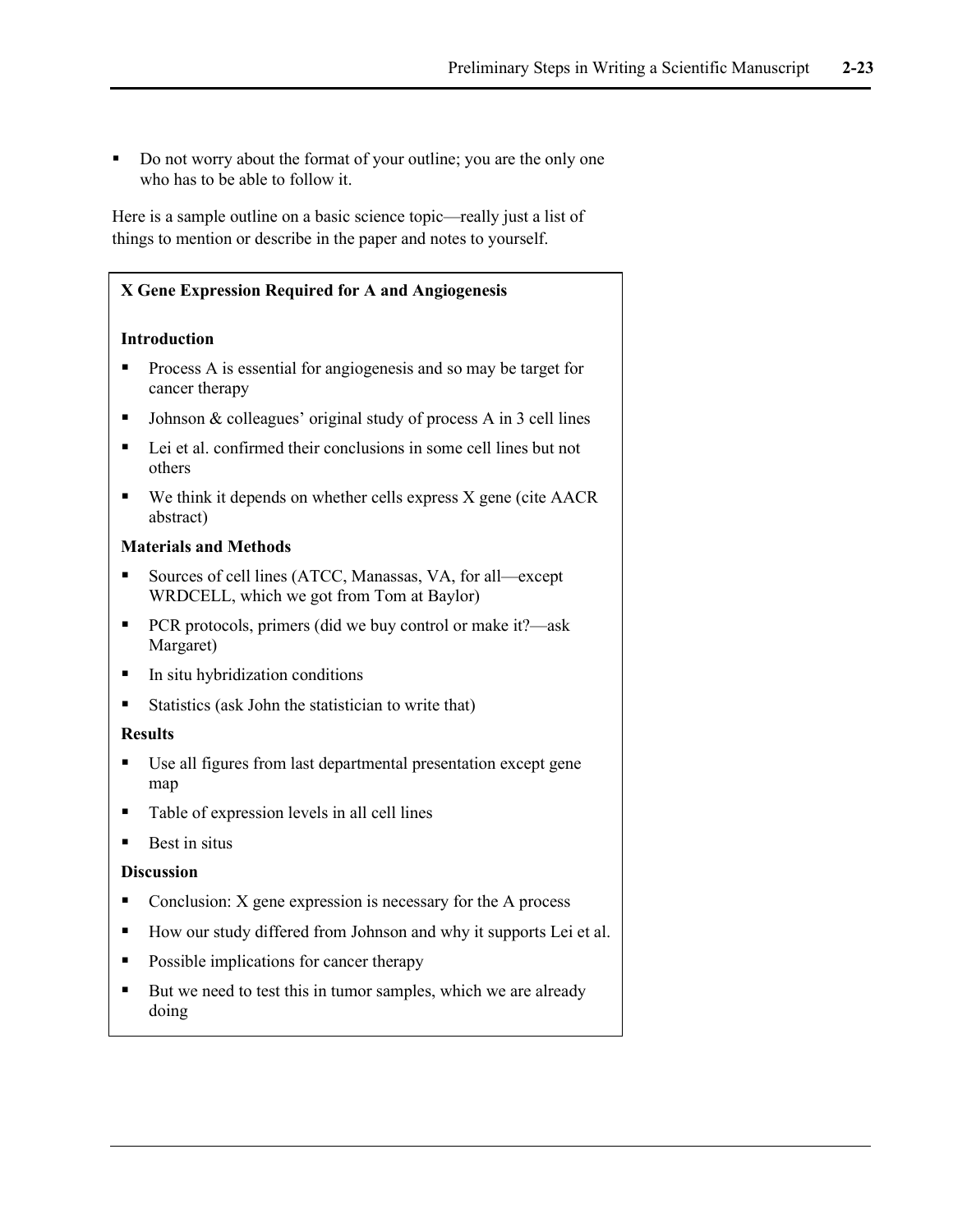Here is a second example:

#### **Introduction**

- Osteoporosis as a public health problem
- Genetic factors involved
- High-bone-mass genetic disorder linked to 11q12–13
- Low-bone-mass genetic disorder (osteoporosis-pseudoglioma) linked to 11q12–13 and *LRP5* (involved in Wnt signaling)
- We hypothesize that high bone mass and *LRP5* are also linked

#### **Methods**

- Subjects—20 members of one kindred (redraw kindred with new kindred-drawing program): medical histories, bone-density measurements, and blood and urine samples collected
- Bone-density measurements (ask John the model number of the densitometer)
- Biochemical evaluation (list all serum and urinary proteins studied; need to get normal ranges)
- Genetic studies (11q marker analysis; don't forget to mention controls)
- In vitro biochemical studies (transfection of NIH3T3 cells with wild-type or mutant *LRP5* and a transcription factor activated by Wnt)

**Results** (base on figures and tables I used in dept. presentation last month)

- Identification of the kindreds
	- o Figure 1 (ask Shannon if we have a better photo of mandible)
- Bone density
	- o Table 1 (include subject who died?) & Figure 2 (redraw with new program)
- Biochemical findings
	- o Table 2
- Point mutation in *LRP5*
	- o Figure 2 & Figure 3 (add homology diagram)
- Molecular studies
	- o Table 2 & Figure 4

#### **Discussion**

- Answer to hypothesis: Gain-of-function mutation in *LRP5* causes autosomal dominant disorder with high bone density, torus palatinus, wide and deep mandible
- Possible model
- Little et al. study
- Possible diagnosis by genetic test
- Role of LRP5 protein in osteoporosis?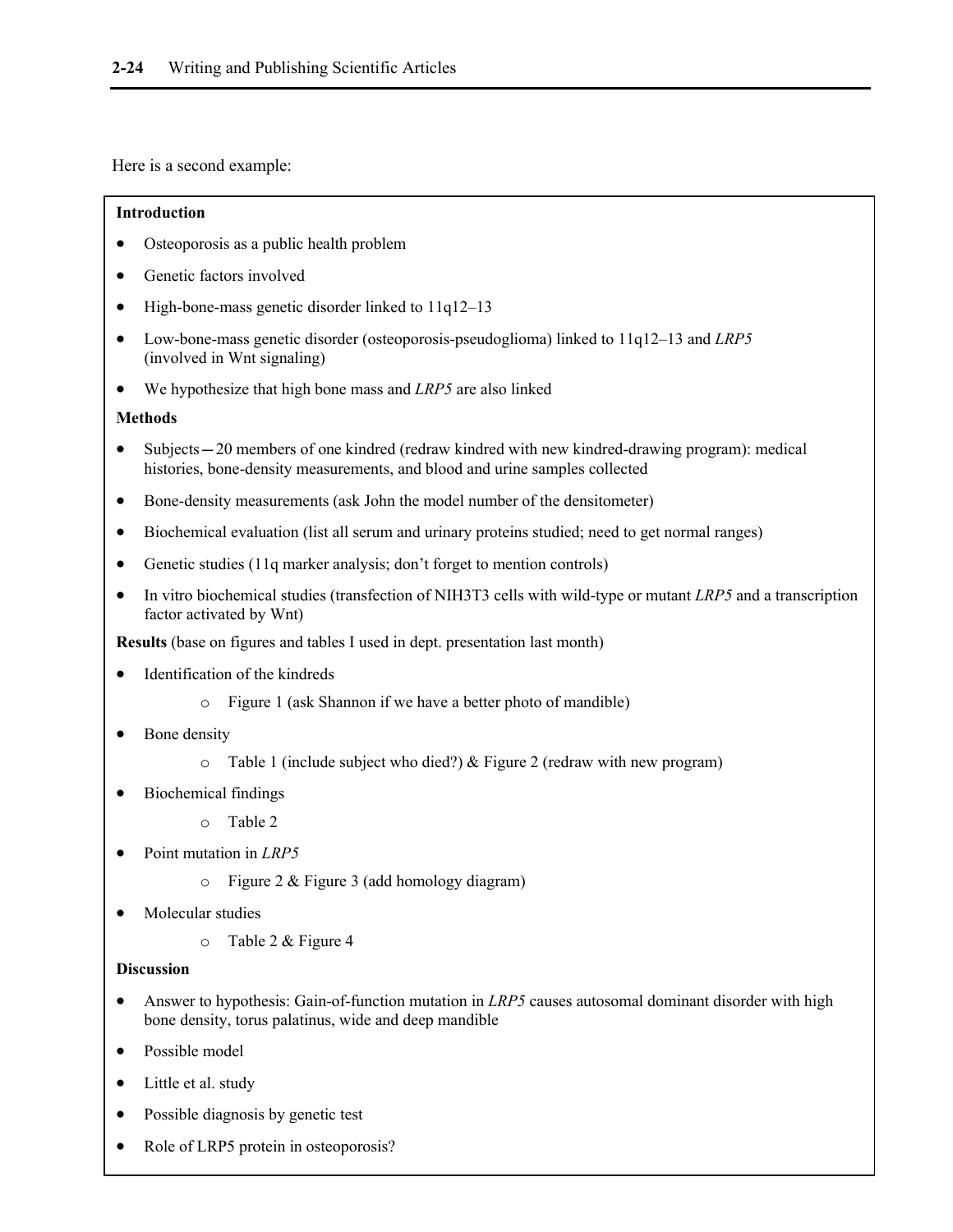## **Writing with Discipline**

Writing is a difficult process for most people. But there are things you can do to make it easier, more efficient, and more pleasant.

The following are some habits of successful writers.

### **Make a schedule.**

- Create a personal schedule for collecting background information and for writing.
- Plan your time carefully so that you can comfortably meet your deadlines.
- Do not plan to write the entire paper in 1 sitting.
- Allow time to put away a completed section or draft manuscript for a few days before reading it again.

*"It's important to not try to do too much at once. You're not going to sit down and write the whole paper in one day. Conquer it in little sections."*

—Jeffrey N. Myers, MD, PhD, Head & Neck Surgery

### **Create a comfortable environment.**

- Make sure your writing area is quiet and comfortable and that you have all the research resources at hand when you start.
- Take regular breaks to relax, stretch your legs, and clear your mind.

#### **Establish a routine.**

- Make the time to write, and make writing a high priority to prevent distractions. Whenever possible, do not answer the phone or e-mail while you are writing: concentrate only on the task at hand.
- Develop a "ritual" to improve your workflow when writing; for example, always write at the same time every day, no matter what, or always finish a section before you stop.
- Pick a time that works for you, and set aside a block of time each day for writing.
- Each time you write, set a specific goal for how much to write.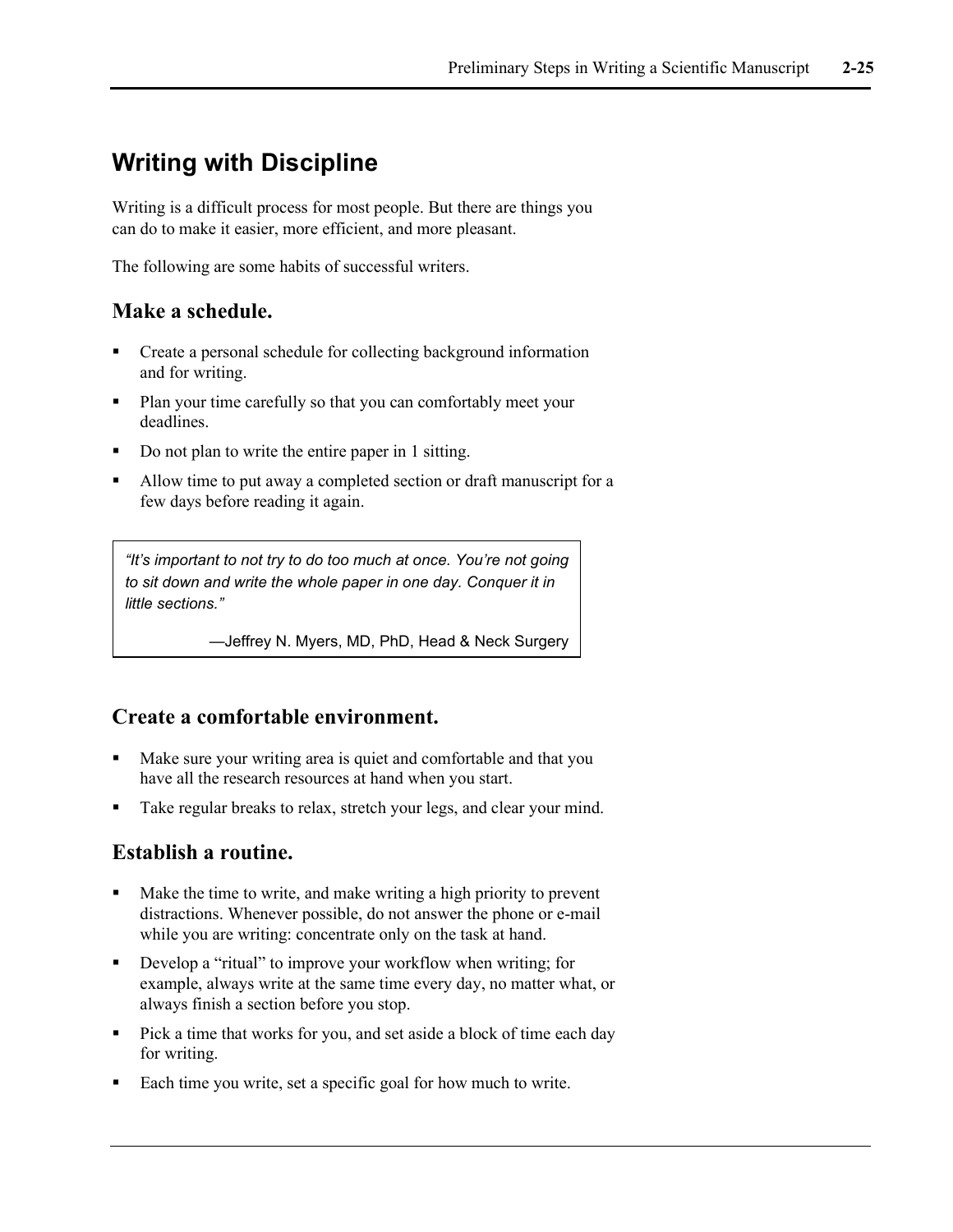*"To be effective, I have to have at least a reasonable chunk of time to work with. I can't write manuscripts with a series of small fragments of time, write a few paragraphs of the paper, see 10 patients, dictate their notes, write another paragraph or think about it, and see five more patients."*

> —Michael J. Fisch, MD, MPH, Palliative Care & Rehabilitation Medicine

#### **Make the writing project as easy as possible.**

- Remember that you can start writing certain parts of your paper long before you complete your research.
- Start writing whatever section is the easiest for you.
- Write in chunks. Don't think that you have to write the paper from the beginning to the end.

*"When I am stuck, I start with something that does not require mental energy. For example, if I'm writing a paper, I write methods when I'm stuck. This process is time-consuming, not thought-consuming."* 

—Gary E. Gallick, PhD, Cancer Biology

- Always write down ideas when you think of them, and keep your notes where you can easily find them. Keeping a small notebook in your pocket is one way to do this.
- Write notes at the end of each writing session to remind yourself where to start writing next time or of other tasks that you need to do.

*"Writing is easy. All you have to do is stare at a blank piece of paper until drops of blood form on your forehead.*"

—Gene Fowler